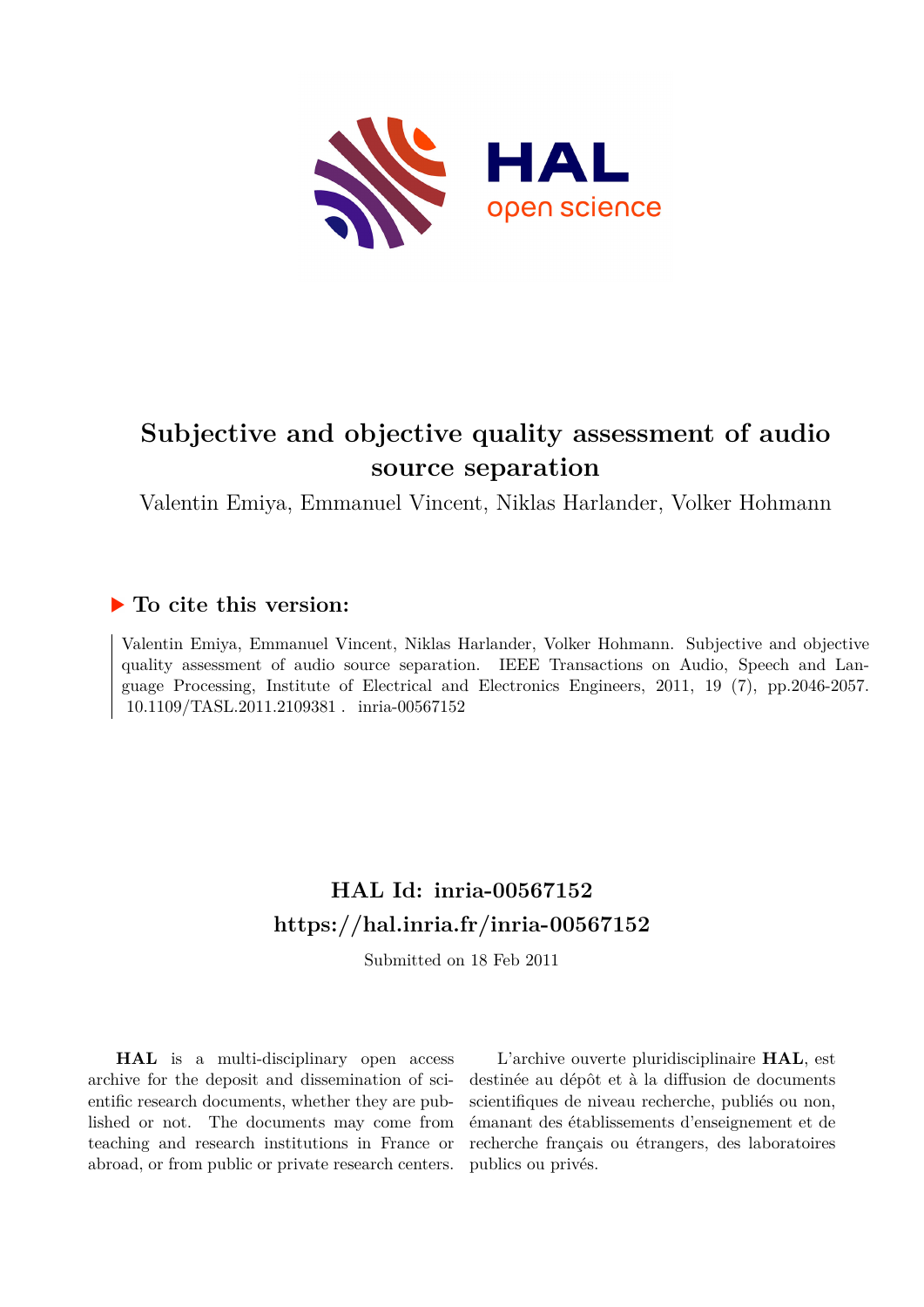# Subjective and objective quality assessment of audio source separation

Valentin Emiya, *Member, IEEE*, Emmanuel Vincent, *Member, IEEE*, Niklas Harlander, Volker Hohmann

*Abstract***—We aim to assess the perceived quality of estimated source signals in the context of audio source separation. These signals may involve one or more kinds of distortions, including distortion of the target source, interference from the other sources or musical noise artifacts. We propose a subjective test protocol to assess the perceived quality with respect to each kind of distortion and collect the scores of 20 subjects over 80 sounds. We then propose a family of objective measures aiming to predict these subjective scores based on the decomposition of the estimation error into several distortion components and on the use of the PEMO-Q perceptual salience measure to provide multiple features that are then combined. These measures increase correlation with subjective scores up to 0.5 compared to nonlinear mapping of individual state-of-the-art source separation measures. Finally, we released the data and code presented in this paper in a freely-available toolkit called PEASS.**

*Index Terms***—Source separation, audio, quality assessment, objective measure, subjective test protocol**

#### I. INTRODUCTION AND STATE OF THE ART

Audio source separation is the task of extracting the signal of each sound source from a mixture of concurrent sources (see [\[1\]](#page-11-0), [\[2\]](#page-11-1), [\[3\]](#page-11-2), [\[4\]](#page-11-3) for a review). It underlies a wide range of applications from speech enhancement to content description and manipulation [\[5\]](#page-11-4). In this article, we consider applications where the estimated source signals are to be listened to, such as speech enhancement for hearing aids, denoising of old music recordings, and voice muting for karaoke. Separation performance then amounts to the subjective judgment of listeners. We focus on measuring and predicting the audio quality perceived by normal-hearing listeners for any input data and do not assess speech intelligibility or speech transcription, for which specific metrics were proposed in [\[6\]](#page-11-5), [\[7\]](#page-11-6), [\[8\]](#page-11-7). One or more kinds of distortions may be perceived depending on the separation algorithm, including *distortion of the target source*, *interference* from the other sources, and musical noise or other *artifacts* [\[9\]](#page-11-8). Multi-criteria evaluation is therefore necessary.

Copyright ©2011 IEEE. Personal use of this material is permitted. However, permission to use this material for any other purposes must be obtained from the IEEE by sending a request to pubs-permissions@ieee.org.

V. Emiya and E. Vincent are with INRIA, Centre Inria Rennes - Bretagne Atlantique, 35042 Rennes Cedex, France (e-mail: valentin.emiya@inria.fr; emmanuel.vincent@inria.fr). N. Harlander and V. Hohmann are with Medizinische Physik, Carl von Ossietzky-Universität Oldenburg, Oldenburg, Germany (e-mail: niklas.harlander@uni-oldenburg.de; volker.hohmann@unioldenburg.de).

This work was supported by the French Ministry of Foreign and European Affairs, the French Ministry of Higher Education and Research and the German Academic Exchange Service under project Procope 20142UD, as well as by the German Federal Ministry of Education and Research under project number 01EZ0741 "Model-based hearing systems".

Part of this study has been presented at the 38th International AES Conference on Sound Quality Evaluation in June 2010.

A number of studies have been performed to assess the subjective quality of certain source separation schemes [\[10\]](#page-11-9), [\[11\]](#page-11-10), [\[12\]](#page-11-11), [\[13\]](#page-11-12), [\[14\]](#page-11-13), [\[15\]](#page-11-14), [\[16\]](#page-11-15), [\[17\]](#page-11-16). Most studies consider either a single criterion, such as overall quality [\[10\]](#page-11-9), [\[14\]](#page-11-13), [\[15\]](#page-11-14), preference [\[13,](#page-11-12) p. 138] or musical noise salience [\[12\]](#page-11-11), [\[18\]](#page-11-17), or a set of criteria restricted to speech [\[11\]](#page-11-10), [\[16\]](#page-11-15). Three such criteria called intelligibility, fidelity and suppression were proposed in [\[11,](#page-11-10) p. 95], while [\[16\]](#page-11-15) employs the standard ITU criteria for noise suppression [\[19\]](#page-11-18), namely speech signal distortion, background noise intrusiveness and overall quality. Dedicated multi-criteria protocols are a promising extension to established single-criterion protocols but have not been investigated in detail yet. Besides, most studies consider a single class of algorithms producing specific kinds and levels of distortion, *e.g.* Independent Component Analysis (ICA) in [\[13\]](#page-11-12), time-frequency masking in [\[10\]](#page-11-9) or simulated separation in [\[16\]](#page-11-15), and a narrow range of sound material, *e.g.* male speech in [\[14\]](#page-11-13), [\[17\]](#page-11-16) or isolated notes from a single musical instrument in [\[15\]](#page-11-14). The resulting scores can hence not be compared due to the lack of a common absolute reference. Finally, some test protocols are inappropriate or insufficiently documented. Pairwise comparison tests are employed in [\[15\]](#page-11-14), while joint presentation is known to be preferable with large degradations [\[20\]](#page-11-19) such as those encountered in source separation. Also, the protocols in [\[10\]](#page-11-9), [\[12\]](#page-11-11), [\[11\]](#page-11-10) are not fully described, *e.g.* in terms of sound normalization, sound presentation or subject training, so that they are not exactly reproducible.

In parallel to the subjective studies [\[10\]](#page-11-9), [\[11\]](#page-11-10), [\[12\]](#page-11-11), [\[13\]](#page-11-12), [\[14\]](#page-11-13), [\[15\]](#page-11-14), [\[16\]](#page-11-15), [\[17\]](#page-11-16), the objective evaluation of source separation algorithms has also received some attention. A common approach to evaluating the quality of an estimated source signal is to compute the Signal to Distortion Ratio (SDR) between the energy of the *reference*, *i.e.* the clean target signal, and that of the distortion [\[9\]](#page-11-8). Two directions have been investigated to derive additional objective measures. The first one consists of decomposing the distortion signal into several components [\[9\]](#page-11-8), related to *e.g.* target distortion, interference, sensor noise and artifacts, and deriving a specific energy ratio from each of the distortion components [\[9\]](#page-11-8), [\[21\]](#page-11-20). These energy ratios may further be combined using linear or nonlinear mapping to increase correlation with subjective ratings [\[15\]](#page-11-14), [\[16\]](#page-11-15). However, the distortion decomposition algorithms proposed so far do not always yield the expected components and one may question the ability of energy ratios to fit subjective ratings since auditory phenomena such as loudness perception [\[22\]](#page-11-21) and spectral masking are not taken into account. A second direction is to use auditory-motivated metrics to compare the target and the estimated source. Existing metrics designed for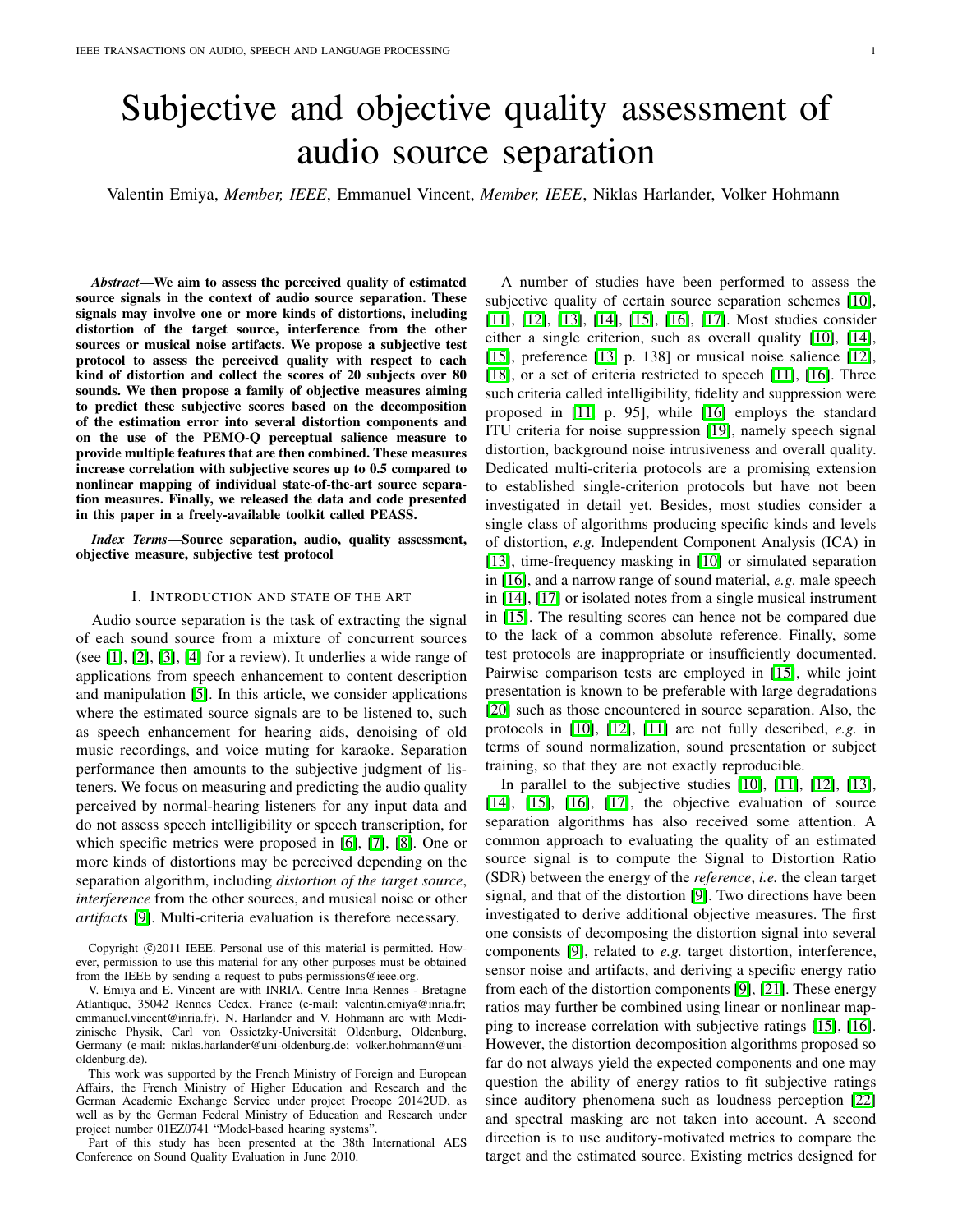audio coding or speech enhancement remain however limited to the assessment of overall quality [\[23\]](#page-11-22), [\[24\]](#page-11-23), [\[25\]](#page-11-24) and appear to perform poorer than decomposition-based measures in the context of source separation [\[15\]](#page-11-14).

This article provides the following contributions for subjective and objective quality assessment of audio source separation: a principled multi-criteria subjective test protocol dedicated to the evaluation of source separation (Section [II\)](#page-2-0), a large database of 6400 subjective scores for a wide range of mixture signals and source separation schemes (Section [III\)](#page-3-0), a family of auditory-motivated objective measures based on improved distortion decomposition (Section [IV\)](#page-4-0) and a validation of the ability of these objective measures to predict these subjective scores (Section [V\)](#page-7-0). We provide in particular additional evidence compared to [\[15\]](#page-11-14), [\[16\]](#page-11-15) that decomposing the distortion into several components and combining the resulting objective measures improves the quality prediction. The sound material, the subjective data and the objective measures are released as a toolkit named PEASS (Section [VI.](#page-10-0) We conclude in Section [VII.](#page-10-1)

#### II. MULTI-CRITERIA SUBJECTIVE TEST PROTOCOL

<span id="page-2-0"></span>The proposed subjective test protocol relies on the principle of multi-criteria evaluation in a similar way as the ITU standard for the evaluation of noise suppression algorithms [\[19\]](#page-11-18). Based on previous work on the objective evaluation of source separation [\[9\]](#page-11-8), we propose a set of three specific criteria besides overall quality which are dedicated to source separation: preservation of the target source, suppression of other sources and absence of additional artificial noise. We formulated these criteria for experts in general audio applications so as to avoid reference to specific source separation terms such as interference and artifacts.

#### *A. Protocol*

We propose four separate listening tests, in which the subjects are asked to address the following four tasks respectively:

- 1) rate the *global quality* compared to the reference for each test signal;
- 2) rate the quality in terms of *preservation of the target source* in each test signal;
- 3) rate the quality in terms of *suppression of other sources* in each test signal;
- 4) rate the quality in terms of *absence of additional artificial* noise in each test signal.

The tests are performed in the above order, with a break at the end of each test. This is a major difference with respect to the ITU P.835 standard [\[19\]](#page-11-18). In the latter, the overall quality is rated after speech signal distortion and background noise intrusiveness and required to be a combination of these two subjective factors. In the proposed protocol, the global quality is assessed first for the opposite purpose: instead of aiming for a global score combining the three specific scores only, we want to relax their influence and allow global quality scores to possibly involve other subjective factors at the expense of a possibly larger variance.

The MUltiple Stimuli with Hidden Reference and Anchor (MUSHRA) [\[20\]](#page-11-19) protocol is employed for each test. This protocol is appropriate here since medium and large impairments are encountered [\[14\]](#page-11-13). For a given mixture and a given target source within that mixture, the subject is jointly presented with several test sounds in a random order, including the results of the source separation algorithms under test, the reference clean target source and some anchor sounds introduced below. The reference and the mixture are also available for comparison. The perceived loudness of the reference should be adjusted as much as possible to the same value for all mixtures. The other test sounds may be normalized to the same loudness or not, depending on whether erroneous scaling is considered as a distortion or not [\[9\]](#page-11-8).

A training phase is first conducted where the subject listens to all sounds of all mixtures (see Fig. [1\(a\)\)](#page-3-1). This aims to train the subject to address the required task, to learn the range of observed quality according to that task and to fix the volume of the headphones to a comfortable level. A grading phase is then performed for each mixture and target source where the subject rates the quality of each test sound compared to the reference on a scale from 0 to 100, where higher ratings indicate better quality (see Fig. [1\(b\)\)](#page-3-2). Sounds may be listened to as many times as desired. The subject should make sure that the ratings are consistent across mixtures (*i.e.* if one sound has better quality than another, it should be rated higher) and that the whole rating scale is used (*i.e.* sounds with perfect quality should be rated 100 and the worst test sound over all mixtures should be rated 0).

The guidelines of the test are presented as a unique written document for all subjects in order to avoid any influence from the supervisor of the test.

#### *B. Anchor sounds*

An essential aspect of the MUSHRA protocol is the use of anchor sounds, *i.e.* artificial sounds presenting large impairments of the same kind as those generated by actual systems [\[20\]](#page-11-19). Precisely defined anchors act as absolute quality levels and allow the comparison of ratings obtained in different listening conditions or for different test sounds. In the context of audio coding, several anchors reproducing the distortions generated by audio coders were proposed in [\[20\]](#page-11-19), [\[26\]](#page-11-25). Anchors for the evaluation of source separation were also introduced in [\[14\]](#page-11-13). We propose a new set of anchors inspired from [\[14\]](#page-11-13) which better fit the target distortions and the artifacts produced by actual systems. Each anchor is associated with one of the three aforementioned kinds of distortion.

- The *distorted target anchor* is created by low-pass filtering the target source signal to a 3.5 kHz cut-off frequency and by randomly setting 20% of the remaining timefrequency coefficients to zero.
- The *interference anchor* is defined as the sum of the target source signal and an interfering signal. The latter is obtained by summing all interfering sources and by adjusting the loudness of the resulting signal to that of the target.
- The *artifacts anchor* is defined as the sum of the target source signal and an artifact signal. In order to generate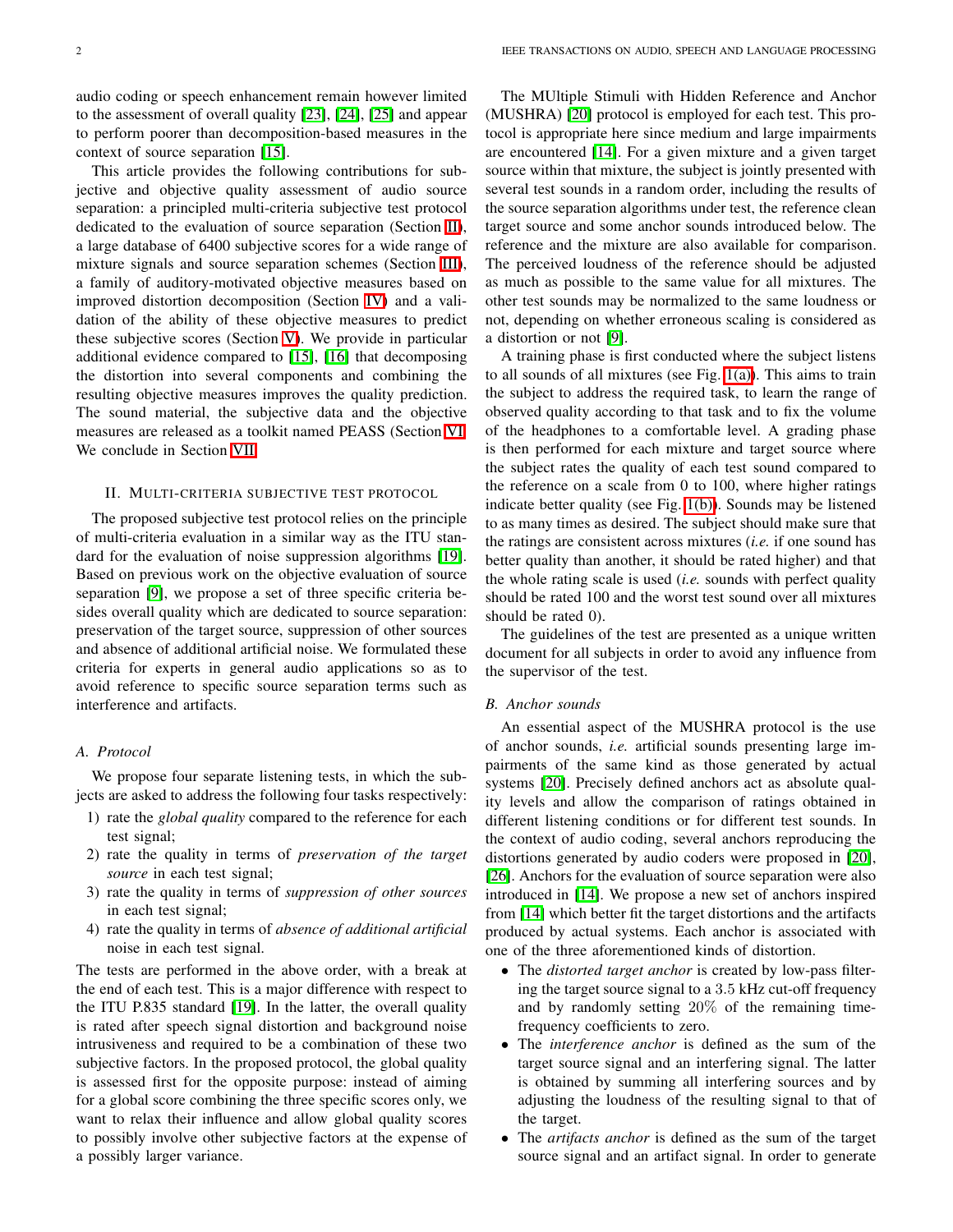<span id="page-3-1"></span>

|                      |                | Training on the global quality compared to the reference for each test signal |                       |      |      |      |      |      |      |
|----------------------|----------------|-------------------------------------------------------------------------------|-----------------------|------|------|------|------|------|------|
|                      | Reference      | Mixture                                                                       |                       |      |      | Test |      |      |      |
| Experiment 1         | Play reference | Play mixture                                                                  | Play                  | Play | Play | Play | Play | Play | Play |
| <b>Experiment 2</b>  | Play reference | Play mixture                                                                  | Play                  | Play | Play | Play | Play | Play | Play |
| <b>Experiment</b> 3  | Play reference | Play mixture                                                                  | Play                  | Play | Play | Play | Play | Play | Play |
| <b>Experiment 4</b>  | Play reference | Play mixture                                                                  | Play                  | Play | Play | Play | Play | Play | Play |
| <b>Experiment 5</b>  | Play reference | Play mixture                                                                  | Play                  | Play | Play | Play | Play | Play | Play |
| Experiment 6         | Play reference | Play mixture                                                                  | Play                  | Play | Play | Play | Play | Play | Play |
| Experiment 7         | Play reference | Play mixture                                                                  | Play                  | Play | Play | Play | Play | Play | Play |
| Experiment 8         | Play reference | Play mixture                                                                  | Play                  | Play | Play | Play | Play | Play | Play |
| <b>Experiment 9</b>  | Play reference | Play mixture                                                                  | Play                  | Play | Play | Play | Play | Play | Play |
| <b>Experiment 10</b> | Play reference | Play mixture                                                                  | Play                  | Play | Play | Play | Play | Play | Play |
|                      |                |                                                                               | Proceed to evaluation |      |      |      |      |      |      |
|                      |                | (a)                                                                           | Training interface    |      |      |      |      |      |      |

Fig. 1. Screenshots of the subjective test interfaces for the training and grading phases of task 1. The reference is not included in the test sounds of the training phase.

musical noise, which can be defined as "generated audible isolated spectral components" perceived as "harsch and artificial" [\[18\]](#page-11-17), [\[27\]](#page-11-26) or as "isolated [and] short ridges in the spectrogram" [\[28\]](#page-11-27), [\[12\]](#page-11-11), the latter artifact signal is created by randomly setting 99% of the time-frequency coefficients of the target to zero and by adjusting the loudness of the resulting signal to that of the target.

Fixed choice of the time-frequency transform and the loudness measure is needed for reproducibility. We consider the short time Fourier transform (STFT) with half-overlapping 46 ms sine windows (*i.e.* the square root of a Hann window) and the ISO 532B loudness measure [\[29\]](#page-11-28) because of its availability as free Matlab software<sup>[1](#page-3-3)</sup>.

#### III. DATABASE OF SUBJECTIVE SCORES

<span id="page-3-0"></span>We collected a set of 6400 subjective scores by implementing the above protocol via a dedicated interface. This interface is available together with the test sounds, the anchor sounds and the resulting scores within the PEASS toolkit (see Section [VI\)](#page-10-0).

#### *A. Test material and subjects*

<span id="page-3-3"></span>*1) Test material:* We selected 8 stereo mixtures and 2 4 channel mixtures of 5 s duration from various datasets of the 2008 Signal Separation Evaluation Campaign (SiSEC) [\[30\]](#page-11-29). The target to be estimated was either the stereo spatial image of one source in the former case or one original single-channel source in the latter case [\[30\]](#page-11-29). These mixtures were chosen so as to cover a wide range of source separation settings as shown in Table [I:](#page-3-4) two or more sources; instantaneous, anechoic, convolutive or professionally-produced mixtures; male speech, female speech, singing voice, pitched musical instrument or drums as the target source. The target-to-interference ratios of the mixtures ranged from  $-12$  dB to 2 dB. For each mixture, the 8 test sounds consisted of four sounds generated by actual source separation algorithms, the reference and the three anchor sounds. All references were set to the same loudness using the ISO 532B standard. The sounds from actual source separation schemes were obtained by 13 different algorithms

<span id="page-3-2"></span>as described in [\[30\]](#page-11-29). From one mixture to another, different algorithms were chosen in order to favor a wide range of distortions and state-of-the-art separation methods.

*2) Subjects:* 23 normal-hearing subjects (excluding the authors) participated in the test, including 13 in Rennes, France, and 10 in Oldenburg, Germany. All subjects were experts in general audio applications, as required by the MUSHRA protocol [\[20\]](#page-11-19). They used the same AKG 271 headphones and performed the test in different offices, in a quiet environment. The guidelines were written in English.

| #              | Mixture             | Type                  | Target                  | <b>Interferences</b>                      |
|----------------|---------------------|-----------------------|-------------------------|-------------------------------------------|
| 1              | Convolutive         | Speech                | Male                    | Male, female                              |
| $\overline{c}$ | Convolutive         | Speech                | Female                  | Male                                      |
| 3              | Anechoic            | Speech                | 2 males<br>successively | Male & female<br>successively             |
| $\overline{4}$ | Professional<br>mix | Music<br>(rock)       | Male<br>singer          | 2 guitars,<br>2 keyboards,<br>bass, drums |
| 5              | Instantaneous       | Music<br>(pop)        | Piano                   | Male singer,<br><b>bass</b>               |
| 6              | Instantaneous       | Music<br>(pop)        | Electric<br>guitar      | Acoustic<br>guitar, bass                  |
| 7              | Convolutive         | Speech                | Male                    | Female                                    |
| 8              | Professional<br>mix | Music<br>(bossa nova) | Female<br>singer        | Acoustic<br>guitar                        |
| 9              | Convolutive         | Speech                | Male                    | 2 males                                   |
| 10             | Convolutive         | Music<br>(root)       | Drums                   | Female singer,<br>electric guitar         |

TABLE I

<span id="page-3-4"></span>MIXING CONDITIONS, TYPE OF SOUNDS AND NATURE OF THE TARGET AND INTERFERING SOURCES FOR EACH OF THE TEN TEST MIXTURES.

#### <span id="page-3-5"></span>*B. Statistical analysis of the results*

*1) Detection of outlier subjects:* A post-screening was applied so as to discard outlier subjects that may have misunderstood the guidelines. This post-screening was performed on the scores related to the hidden reference and the anchor sounds for all mixtures only. Indeed, a consensus among subjects is expected over these sounds since they involve either no distortion or a single kind of distortion. By contrast, subjects may have individual rating strategies over the remaining sounds involving multiple distortions due their individual perceptual weighting of each kind of distortion.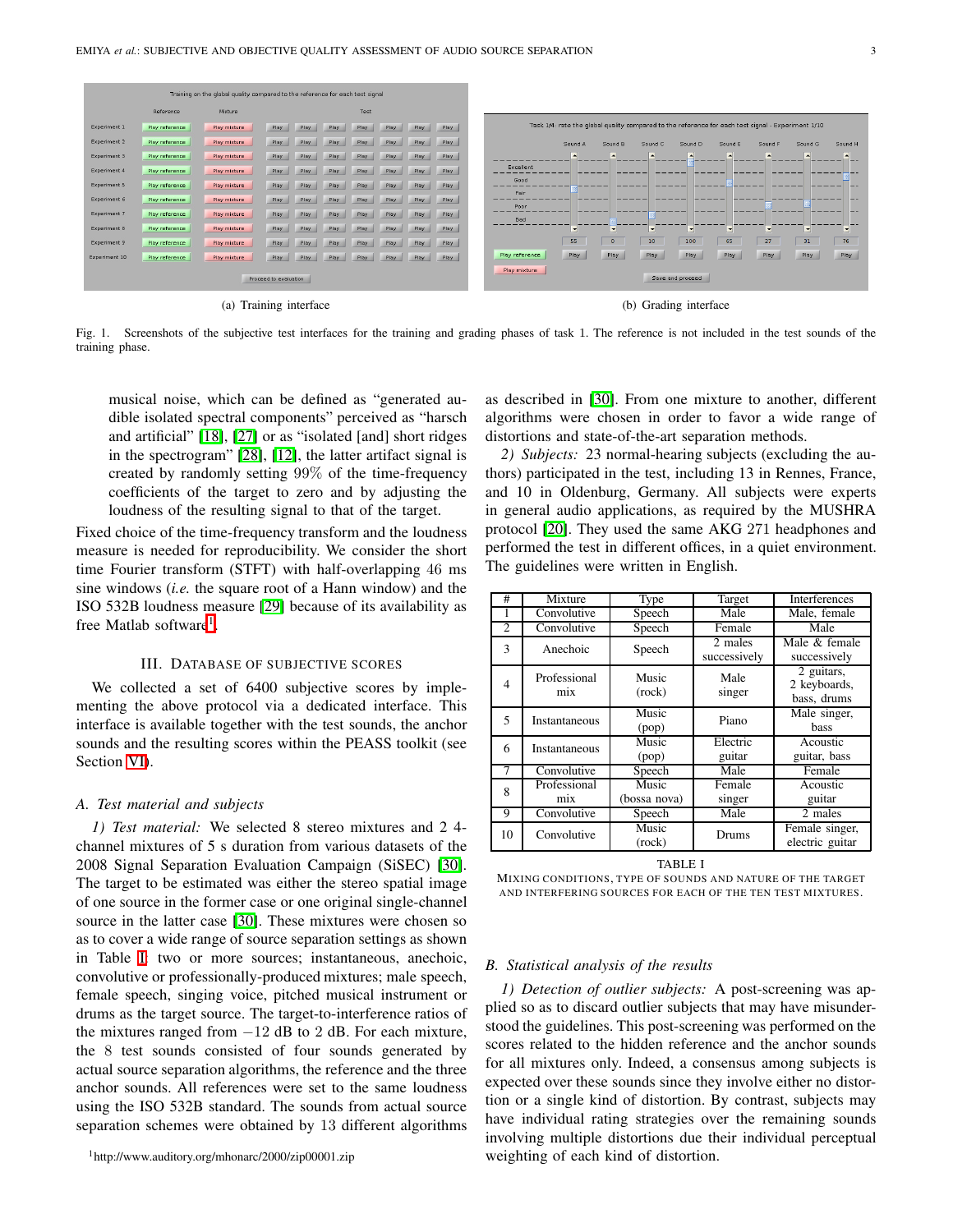We used the multivariate Mahalanobis distance-based outlier detection technique in [\[31\]](#page-11-30). The set of subjective scores of subject m is considered as a vector  $y_m$ . Let us denote by  $d_m^2 =$  $(\mathbf{y}_m - \boldsymbol{\mu}_{\mathbf{y}}) \boldsymbol{\Sigma}_{\mathbf{y}}^{-1} (\mathbf{y}_m - \boldsymbol{\mu}_{\mathbf{y}})^{\mathrm{T}}$  the squared Mahalanobis distance between  $y_m$  and the empirical data mean  $\mu_y$ ,  $\Sigma_y$  being the empirical data covariance. The distances  $d_m$  are assumed to be distributed according to a  $\chi^2$  law [\[31\]](#page-11-30). Hence, by matching the empirical and theoretical cumulative distributions, outliers are obtained as points of the empirical distribution above the 0.975 quantile of the theoretical  $\chi^2$  distribution [\[31\]](#page-11-30). In the current case, 3 outliers were detected among the 23 subjects and removed for subsequent use of the subjective scores.

*2) Effect of location:* To substantiate confidence in the results, an analysis of variance (ANOVA) was performed regarding the subject location (Oldenburg *vs.* Rennes). We used SPSS Statistics 1[2](#page-4-1).0<sup>2</sup> with a significance level of  $\alpha = 0.05$ . The two locations were a "between" factor while the four tasks and the 10 mixtures were "within" factors. We obtained highly significant effects of tasks ( $\eta^2 = 0.837$ ) and mixtures  $(\eta^2 = 0.567)$ , with all  $p < 0.05$  and corrected F-values from 92.3 to 23.6. No significant effect of locations was detected  $(F(1, 18) < 1, p = 0.597, \eta^2 = 0.01)$ . As a result, location did not have a significant influence on the subjective scores.

*3) Statistical analysis for hidden references and anchors:* A separate statistical analysis of the subjective ratings is provided for the set of hidden references and anchors and for the set of sounds from actual source separation schemes. The statistical analysis related to the hidden references and anchor sounds is presented in Fig. [2.](#page-4-2) It shows that for each task, the hidden references were scored around 100, as expected, with a very narrow confidence interval (less than 1). The confidence intervals related to anchor sounds are wider, with half-widths from  $\pm 1.4$  to  $\pm 12.6$ .



<span id="page-4-2"></span>Fig. 2. Mean and 95% confidence intervals of the subjective scores for the hidden references and the three anchor sounds (abcissa) for each of the four tasks (subfigures).

The mean values in Fig. [2](#page-4-2) indicate that all anchors have low scores for task 1 (global quality), as expected. For tasks 2 to 4,

| Tasks                                    | Min.   | Average   | Max       |
|------------------------------------------|--------|-----------|-----------|
| $\overline{\text{Task}}$ 1: Global score | $+2.8$ | $+6.5$    | $\pm 9.0$ |
| Task 2: Target preservation              | $+2.9$ | $+8.1$    | $+12.9$   |
| Task 3: Other source suppression         | $+2.4$ | $\pm 6.5$ | $+9.7$    |
| Task 4: Additional artificial noise      | $+5.0$ | $+9.5$    | $+13.3$   |

TABLE II

<span id="page-4-3"></span>MINIMUM, AVERAGE AND MAXIMUM WIDTH OF THE 95% CONFIDENCE INTERVALS (IN GRADING POINTS) OVER THE SUBJECTIVE SCORES OF THE SOURCES ESTIMATED BY ACTUAL SOURCE SEPARATION ALGORITHMS.

the anchor related to the considered task has a low score while the other ones have high scores, except for the distorted target anchor in task 4. Indeed, the distorted target anchor presents large distortions which do sound as artificial noise. Conversely, the artifacts anchor does not have a low score in task 2 since artifacts do not sound as target distortion. Thus, we see that the three anchors involve independent distortions to some extent only. Future investigations may be needed to identify the kinds of target distortions that are subjectively correlated with the target and design more independent anchors.

*4) Statistical analysis for test sounds produced by separation schemes:* The confidence intervals related to the sounds from actual source separation algorithms are summarized in Table [II.](#page-4-3) All half-widths are lower than 15, which is satisfying given the width of the grading scale and of the same order as in [\[14\]](#page-11-13), [\[15\]](#page-11-14), [\[16\]](#page-11-15), [\[17\]](#page-11-16). Note that narrower confidence intervals were obtained for tasks 1 (global quality) and 3 (suppression of other sources), which indicates a slightly higher agreement of the subjects on these tasks than on tasks 2 and 4.

#### IV. MULTI-CRITERIA OBJECTIVE MEASURES

<span id="page-4-0"></span>We now design a family of four objective measures aiming to predict the subjective scores of the above test. The proposed approach consists of splitting the distortion signal into a sum of components related to target distortion, interference and artifacts, of assessing their perceptual salience using auditorymotivated metrics and of combining the resulting features via nonlinear mappings. The distortion components are extracted using a new approach described in Section [IV-A](#page-4-4) and validated in Section [IV-B,](#page-6-0) while the derived measures are detailed in Section [IV-C.](#page-6-1)

In the following, we consider a mixture with  $I$  channels and  $J$  sources indexed by  $i$  and  $j$  respectively. The spatial image of source  $j$  sampled at time  $t$ , *i.e.* its contribution to each mixture channel i, is denoted by  $s_{ij}(t)$ . We assume that the true spatial images of all sources are known. For a given target source  $j$ , we evaluate the quality of *source spatial image estimation* [\[30\]](#page-11-29) by comparing the multichannel spatial image  $\hat{s}_{ij}(t)$  estimated by some source separation algorithm to the target  $s_{ij}(t)$ . The following derivations can be applied in a straightforward way to the problem of *source signal estimation* [\[30\]](#page-11-29) by replacing these signals by the estimated and target single-channel source signals  $\hat{s}_j(t)$  and  $s_j(t)$  instead.

#### <span id="page-4-4"></span>*A. Distortion component model and estimation*

Following [\[21\]](#page-11-20), we split the distortion between the estimate  $\widehat{s}_{ij}(t)$  and the target  $s_{ij}(t)$  into the sum of a target distortion

<span id="page-4-1"></span><sup>2</sup>http://www.spss.com/software/statistics/advanced-statistics/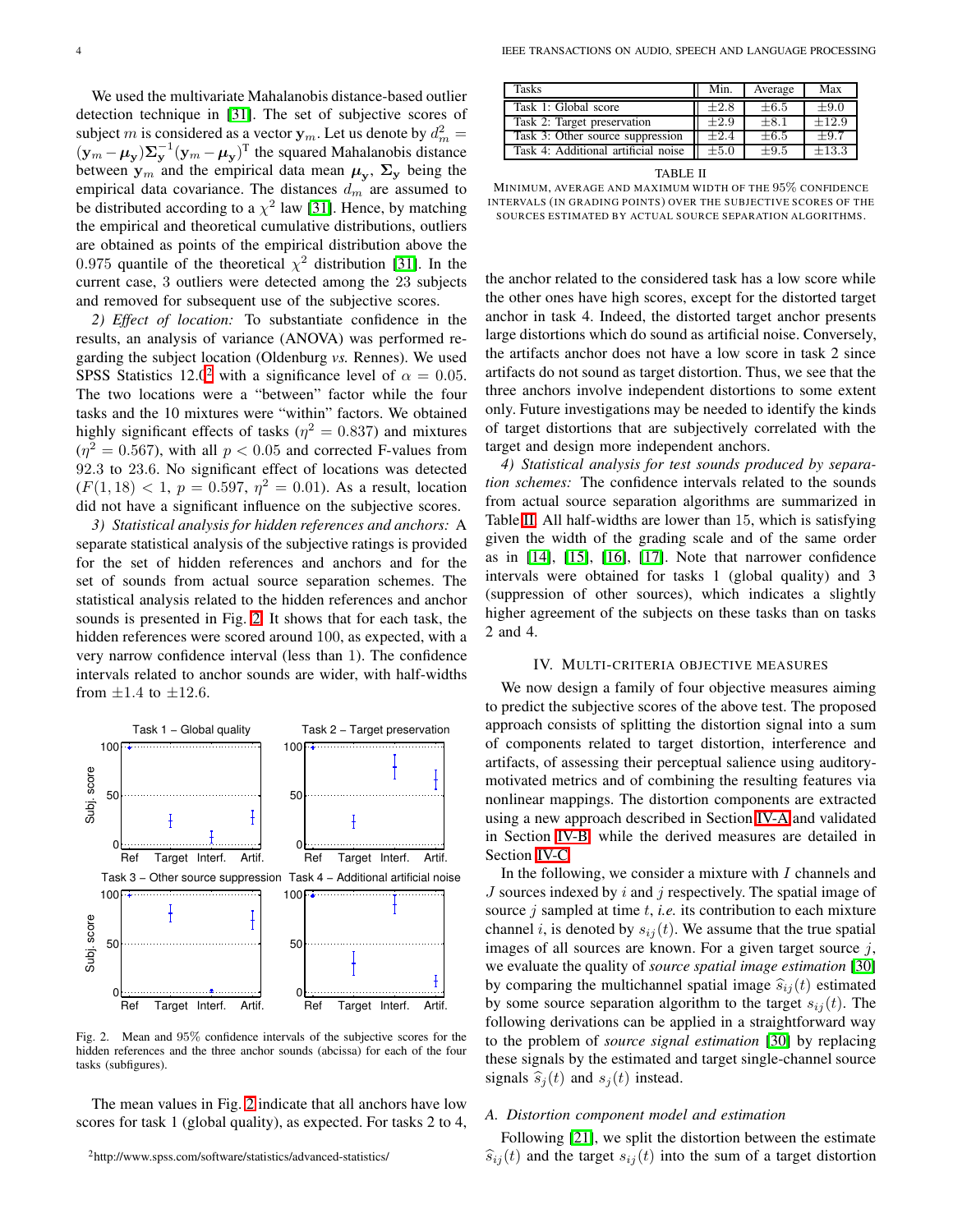component  $e_{ij}^{\text{target}}(t)$ , an interference component  $e_{ij}^{\text{interf}}(t)$  and an artifacts component  $e_{ij}^{\text{artif}}(t)$  such that<sup>[3](#page-5-0)</sup>

$$
\widehat{s}_{ij}(t) - s_{ij}(t) = e_{ij}^{\text{target}}(t) + e_{ij}^{\text{interf}}(t) + e_{ij}^{\text{artif}}(t). \tag{1}
$$

In order to perform this decomposition, one must specify how the target distortion and interference components relate to the true source signals. It remains unknown however how the auditory system segregates the streams associated to these components. One approach [\[21\]](#page-11-20) is to assume that these components are linearly distorted versions of the true source signals, where distortion is modeled via multichannel time-invariant Finite Impulse Response (FIR) filters. The algorithm in [\[21\]](#page-11-20) computes the coefficients of these filters by two nested leastsquare projections: first, the distortion signal is projected onto the subspace spanned by delayed versions of all source signals  $s_{kl}(t - \tau)$ ,  $1 \leq k \leq I$ ,  $1 \leq l \leq J$ ,  $0 \leq \tau \leq L - 1$ , so as to obtain  $e_{ij}^{\text{target}}(t) + e_{ij}^{\text{interf}}(t)$ ; then it is further projected on the smaller subspace spanned by delayed versions of the target signal  $s_{kj}$  ( $t - \tau$ ),  $1 \le k \le I$ ,  $0 \le \tau \le L - 1$ , so as to obtain  $e_{ij}^{\text{target}}(t)$  alone; finally,  $e_{ij}^{\text{artif}}(t)$  is defined as the residual. The filter length  $L$  is typically set to 32 ms [\[21\]](#page-11-20).

Despite their use in several evaluation campaigns [\[21\]](#page-11-20), [\[30\]](#page-11-29), [\[32\]](#page-11-31), the resulting distortion components do not always fit those perceived by human listeners. This can be checked by listening to the audio examples accompanying [\[9\]](#page-11-8) or the current article (see Section [VI\)](#page-10-0). For instance, one can often hear the original sources when listening to the artifacts component. This is due in particular to the time-invariant model which does not fit the time-varying nature of the encountered distortions and to the constant frequency resolution of the FIR filter which does not match that of the ear. A time-varying decomposition was proposed in [\[9\]](#page-11-8). However, due to its large computational cost, it was restricted in practice to filters with both low frequency resolution and low time resolution [\[9\]](#page-11-8) and consequently did not improve the results. Another issue is that the target distortion component may be nonzero even when the target is not distorted. Indeed, due to the nested projection algorithm, the target distortion component includes part of the target source signal  $s_{ij}(t)$  in addition to the interfering source signals  $s_{il}(t)$ ,  $l \neq j$ , as soon as these signals are correlated.

The proposed decomposition algorithm aims to fix these issues and output more perceptually relevant distortion components by approximating the auditory time-frequency resolution. As illustrated in Fig. [3,](#page-5-1) it involves three successive steps: firstly, all signals are partitioned into time- and frequencylocalized signals via a gammatone filterbank [\[33\]](#page-11-32) followed by downsampling and windowing; secondly, a time-invariant FIR-based decomposition is performed in each subband and each time frame by joint least-squares projection; finally, time-domain signals are reconstructed via overlap-and-add (OLA) and filterbank inversion. Besides its desirable auditorymotivated resolution, the filterbank makes it possible to decrease the filter length and hence the computational cost of each decomposition. We now describe the details of each step.

<span id="page-5-0"></span>



<span id="page-5-1"></span>Fig. 3. Block diagram of the proposed algorithm for the decomposition of an estimated source into the sum of the target source and three distortion components corresponding to target distortion, interference and artifacts.

*1) Time-frequency analysis:* We split the estimated source signal  $\hat{s}_{ij}(t)$  and the true signals of all sources  $s_{kl}(t)$ ,  $1 \leq$  $k \leq I$ ,  $1 \leq l \leq J$ , into subband signals  $\hat{s}_{ijb}(t)$  and  $s_{klb}(t)$ indexed by b using a bank of 4th-order gammatone filters as implemented in [\[33\]](#page-11-32), [\[34\]](#page-11-33). The center frequencies are linearly spaced on the auditory-motivated Equivalent Rectangular Bandwidth (ERB) scale from 20 Hz to the Nyquist frequency. This scale is approximately linear at low frequencies and logarithmic at high frequencies. To ensure good reconstruction properties, the number of filters per ERB is set to 3. All subband signals are downsampled by a factor equal to the ratio of the Nyquist frequency and the filter bandwidth *i.e.*  $1$  ERB<sup>[4](#page-5-2)</sup>.

In each subband, the estimated source signal  $\hat{s}_{ijb}(t)$  and the delayed true source signals  $s_{klb}(t - \tau)$ ,  $1 \le k \le I$ ,  $1 \le l \le$  $J, -L/2 \leq \tau \leq L/2$ , are partitioned into overlapping time frames indexed by  $u$  via

$$
\widehat{s}_{ijbu}(t) = w_a(t)\widehat{s}_{ijb}(t - uN)
$$
\n(2)

$$
s_{klbu}^{\tau}(t) = w_a(t)s_{klb}(t - uN - \tau)
$$
\n(3)

where  $w_a$  denotes the analysis window and N the stepsize. We employ a sine window with fixed length  $T$  and stepsize  $N = T/4$ . Due to downsampling, this translates into variable time resolution in the original time domain: the time resolution in each subband is inversely proportional to its bandwidth. Several window lengths are considered in Section [V-C](#page-8-0) and shown to be non critical.

*2) Joint least-squares decomposition:* Due to the wide bandwidth of gammatone filters, the distortion components are estimated by an additional filtering in each subband and each time frame. These components are defined by multichannel time-invariant FIR filtering of the target source signal and the interfering source signals, respectively, while the artifacts

<span id="page-5-2"></span><sup>&</sup>lt;sup>4</sup>For simplicity, we also denote by  $t$  the time index after downsampling.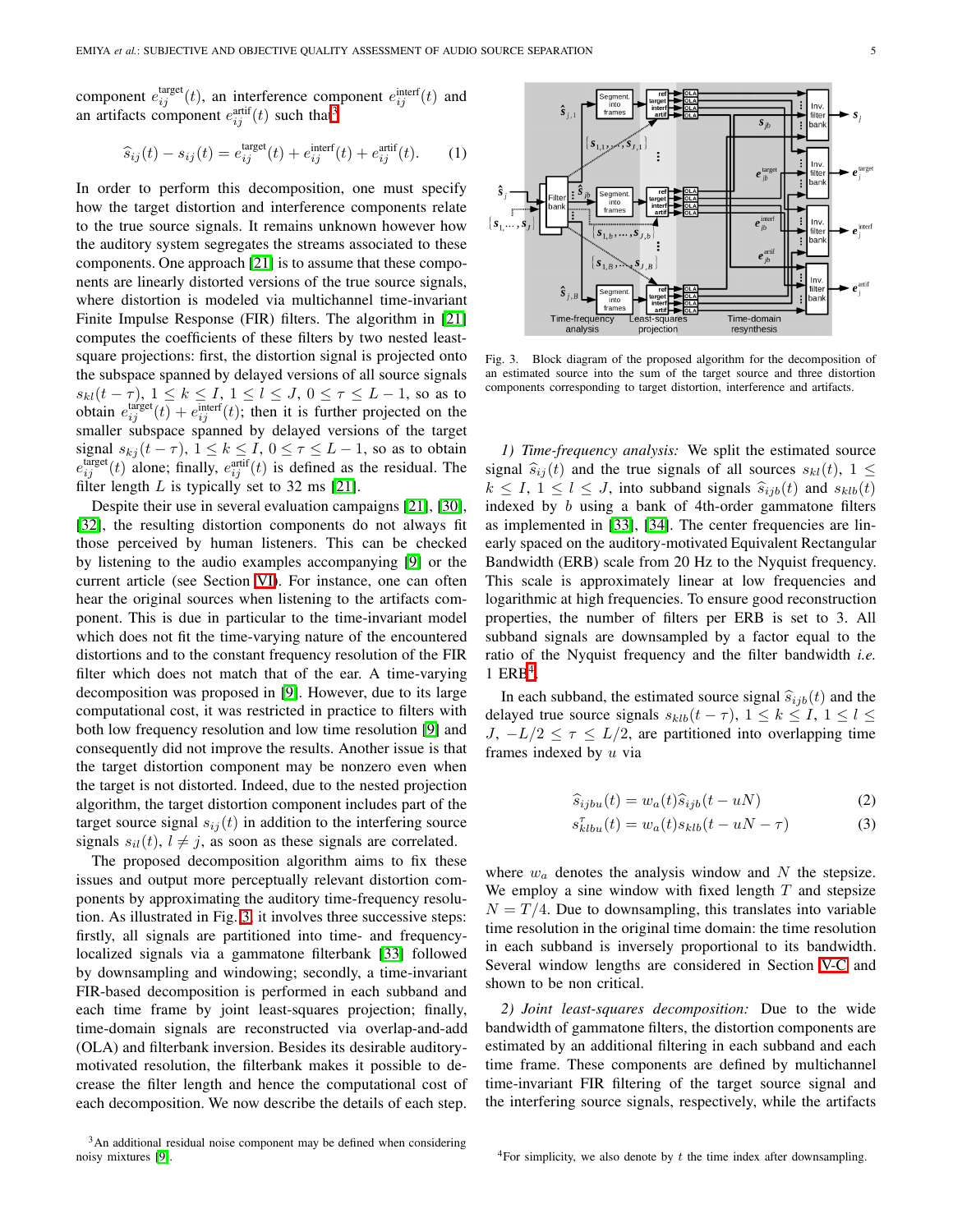component is given by the residual distortion:

$$
e_{ijbu}^{\text{target}}(t) = \sum_{k=1}^{I} \sum_{\tau=-L/2}^{L/2} \alpha_{ijbu,kj}(\tau) s_{kjbu}^{\tau}(t)
$$
 (4)

$$
e_{ijbu}^{\text{interf}}(t) = \sum_{k=1}^{I} \sum_{l \neq j} \sum_{\tau=-L/2}^{L/2} \alpha_{ijbu,kl}(\tau) s_{klbu}^{\tau}(t)
$$
 (5)

$$
e_{ijbu}^{\text{antif}}(t) = \hat{s}_{ijbu}(t) - s_{ijbu}^0(t) - e_{ijbu}^{\text{target}}(t) - e_{ijbu}^{\text{interf}}(t) \tag{6}
$$

Note that, unlike [\[9\]](#page-11-8), [\[21\]](#page-11-20), centered FIR filters are used and the interference component explicitly excludes the target source j. The filter coefficients are computed by least-squares projection of the distortion  $\hat{s}_{ijbu}(t) - s_{ijbu}^0(t)$  onto the subspace spanned by the delayed source signals  $s_{klbu}^{\tau}(t)$ ,  $1 \le k \le I$ ,  $1 \le l \le J$ ,  $-L/2 \leq \tau \leq L/2$ . Classically, the optimal  $(L + 1)IJ \times 1$ vector of coefficients is given by  $\alpha_{ijbu} = \mathbf{S}_{bu}^{+}(\hat{\mathbf{s}}_{ijbu} - \mathbf{s}_{ijbu})$ where  $\hat{s}_{ijbu}$  and  $s_{ijbu}$  are respectively the estimated and true  $T \times 1$  vectors of target source samples,  $S_{bu}$  is the  $T \times (L+1)IJ$ matrix of delayed true source samples and  $+$  denotes matrix pseudo-inversion.

The filter length  $L$  is set to a constant. Various lengths are considered in Section [V-C.](#page-8-0) Again, due to downsampling, this translates into variable auditory-motivated frequency resolution in the original time domain.

*3) Time-domain resynthesis:* Full-duration distortion components are reconstructed from the time-localized components in each subband using OLA

$$
e_{ijb}^{\text{target}}(t) = \sum_{u} w_s(t - uN)e_{ijbu}^{\text{target}}(t - uN)
$$
 (7)

$$
e_{ijb}^{\text{interf}}(t) = \sum_{u} w_s(t - uN)e_{ijbu}^{\text{interf}}(t - uN)
$$
 (8)

$$
e_{ijb}^{\text{artif}}(t) = \sum_{u} w_s(t - uN)e_{ijbu}^{\text{artif}}(t - uN)
$$
 (9)

 $\sum_{u} w_s(t - uN)w_a(t - uN) = 1$ . Finally, the fullband diswhere  $w_s$  is a sine synthesis window of length T such that tortion components  $\hat{e}_{ij}^{\text{target}}(t)$ ,  $\hat{e}_{ij}^{\text{interf}}(t)$  and  $\hat{e}_{ij}^{\text{artif}}(t)$  are obtained using the synthesis filters [\[33\]](#page-11-32) associated with the gammatone filterbank. In order to account for inaudible but measurable distortion due to filterbank inversion, the fullband estimated and true target signals  $\hat{s}_{ij}(t)$  and  $s_{ij}(t)$  are also reconstructed from their subbands  $\hat{s}_{ijb}(t)$  and  $s_{ijb}(t)$ . These reconstructed versions are used in place of the original signals from now on.

#### <span id="page-6-0"></span>*B. Evaluation of the signal decomposition*

An objective evaluation of the distortion decomposition is not obvious to design since reference signals for the distortion components are not available. Moreover, the creation of synthetic reference signals is not possible since it would imply some reductive *a priori* on the distortions, *e.g.* on the choice of time and frequency resolution or on the definition of artifacts. In order to validate the proposed method, the salience of the distortion components obtained via the state-of-the-art [\[21\]](#page-11-20) (see Section [IV-A\)](#page-4-4) and the proposed decomposition are compared in Fig. [4](#page-6-2) over the data of Section [III.](#page-3-0) Two series of scatter plots are shown depending on the salience criteria defined hereafter in Section [IV-C:](#page-6-1) either the energy ratios given

by [\(11\)](#page-7-1), [\(12\)](#page-7-2) and [\(13\)](#page-7-3) or the features  $q_i^{\text{target}}$ target,  $q_j^{\text{interf}}$  and  $q_j^{\text{artif}}$ obtained from the auditory-based PEMO-Q metric [\[35\]](#page-11-34) in [\(15\)](#page-7-4), [\(16\)](#page-7-5) and [\(17\)](#page-7-6). Circled items can be listened to as part of the sound examples of the PEASS toolkit (see Section [VI\)](#page-10-0).



<span id="page-6-2"></span>Fig. 4. Scatter plot of the energy ratios in dB (top) and the PEMO-Q-based features (bottom) for the state-of-the-art distortion decomposition (y-axis) vs. the proposed distortion decomposition (x-axis). The maximum value of energy ratios have been limited to 40 dB. Circled items can be listened to as part of the sound examples of the PEASS toolkit (see Section [VI\)](#page-10-0).

Many points are far from the diagonal dashed line, showing that the proposed decomposition differs from the state of the art for many of the tested sounds. In general, salience values are differently distributed for the PEMO-Q-based criteria and for the energy ratios. When listening to the artifacts components, one can realize that the sources are well removed with the proposed method whereas they can still be heard with the state-of-the-art one. This can be observed in the right plots of Fig. [4](#page-6-2) where points are in the bottom part of the plots since the artifacts components obtained with the proposed method contains less energy. The proposed method also enhances the relevance of the target distortion and interference components, which results in scattered points in the left and center plots. Note that in the left plots, the vertically aligned points on the right side correspond to the interference anchor sounds for which an almost ideal decomposition is obtained with the proposed method thanks to joint projection onto all source signals, while the state-of-the-art one erroneously provides a nonzero target distortion due to nested projections.

#### <span id="page-6-1"></span>*C. Component-based objective measures*

Given some decomposition of the distortion, like the ones presented in [\[21\]](#page-11-20) or in Section [IV-A,](#page-4-4) we now aim to assess the similarity between the estimated and the reference source signal according to each of the four subjective rating tasks of Section [II.](#page-2-0) The state-of-the-art approach in the source separation community consists in measuring the salience of the overall distortion and of the target distortion, interference and artifacts components by means of energy ratios called respectively the Signal to Distortion Ratio (SDR), the source Image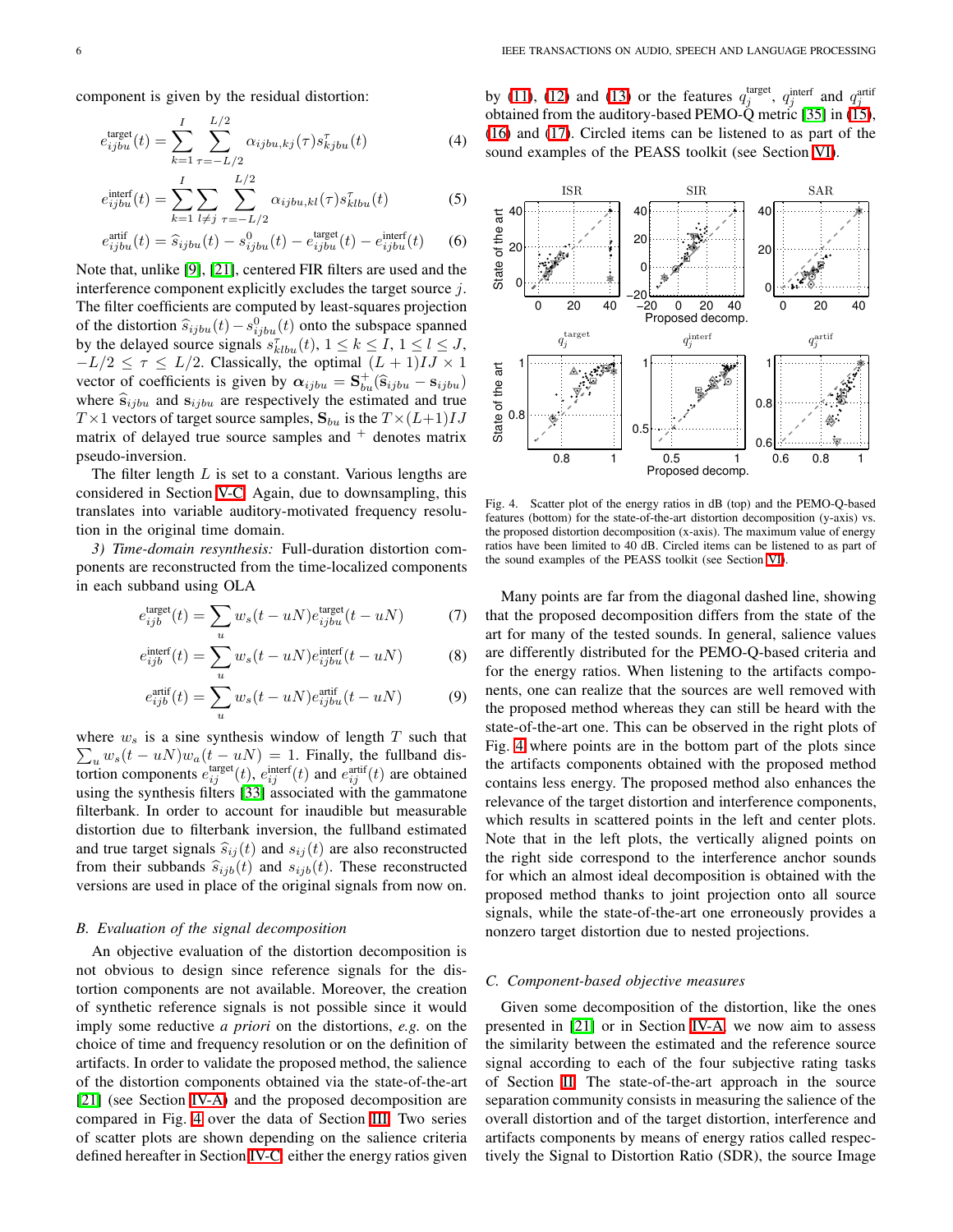to Spatial distortion Ratio (ISR), the Signal to Interference Ratio (SIR) and the Signal to Artifacts Ratio (SAR) [\[21\]](#page-11-20):

$$
SDR_j = 10 \log_{10} \frac{\sum_{i} \sum_{t} |s_{ij}(t)|^2}{\sum_{i} \sum_{t} |\widehat{s}_{ij}(t) - s_{ij}(t)|^2}
$$
(10)

$$
ISR_j = 10 \log_{10} \frac{\sum_{i} \sum_{t} |s_{ij}(t)|^2}{\sum_{i} \sum_{t} |e_{ij}^{\text{target}}(t)|^2}
$$
(11)

$$
SIR_{j} = 10 \log_{10} \frac{\sum_{i} \sum_{t} |s_{ij}(t) + e_{ij}^{\text{target}}(t)|^{2}}{\sum_{i} \sum_{t} |e_{ij}^{\text{interf}}(t)|^{2}}
$$
(12)

$$
SAR_j = 10 \log_{10} \frac{\sum_{i} \sum_{t} |s_{ij}(t) + e_{ij}^{\text{target}}(t) + e_{ij}^{\text{interf}}(t)|^2}{\sum_{i} \sum_{t} |e_{ij}^{\text{arif}}(t)|^2}.
$$
\n(13)

These energy ratios do not always fit the perceptual salience of each component within the estimated source. For instance, low frequency components affect more energy ratios than perception. Also, the auditory masking of soft distortion components by the target signal or by louder distortion components is not taken into account.

In order to overcome these issues, we adopt the two-step approach in Fig. [5.](#page-7-7) First, we assess the salience of each distortion component using auditory model-based metrics. Note that this differs from the conventional use of such metrics, which are applied to the overall distortion instead of individual components [\[24\]](#page-11-23), [\[25\]](#page-11-24). Then, we combine the resulting componentwise salience features by nonlinear mapping, yielding a family of four objective measures:

- the Overall Perceptual Score (OPS),
- the Target-related Perceptual Score (TPS),
- the Interference-related Perceptual Score (IPS),
- the Artifacts-related Perceptual Score (APS).

The details of each step are as follows.



<span id="page-7-7"></span>Fig. 5. Block diagram of the proposed algorithm for the computation of the OPS, TPS, IPS and APS criteria from the distortion components.

*1) Component-wise salience features:* We employ the perceptual similarity measure (PSM) provided by the PEMO-Q auditory model<sup>[5](#page-7-8)</sup> [\[35\]](#page-11-34). The perceptual salience of the overall

<span id="page-7-8"></span><sup>5</sup>When using the PEMO-Q software, the options *delay compensation*, *pause cut* and *level alignment* are disabled since the signals to be compared are aligned and silence segments or gain distortion must be evaluated.

<span id="page-7-1"></span>distortion and of each specific distortion component is assessed by comparing the estimated source signal with itself minus the considered distortion. This yields the following four features:

$$
q_j^{\text{overall}} = \text{PSM}(\hat{\mathbf{s}}_j, \mathbf{s}_j) \tag{14}
$$

<span id="page-7-4"></span>
$$
q_j^{\text{target}} = \text{PSM}(\hat{\mathbf{s}}_j, \hat{\mathbf{s}}_j - \mathbf{e}_j^{\text{target}})
$$
 (15)

$$
q_j^{\text{interf}} = \text{PSM}(\hat{\mathbf{s}}_j, \hat{\mathbf{s}}_j - \mathbf{e}_j^{\text{interf}})
$$
 (16)

<span id="page-7-6"></span><span id="page-7-5"></span>
$$
q_j^{\text{artif}} = \text{PSM}(\hat{\mathbf{s}}_j, \hat{\mathbf{s}}_j - \mathbf{e}_j^{\text{artif}})
$$
(17)

<span id="page-7-2"></span>where bold letters denote the single-channel vectors<sup>[6](#page-7-9)</sup> for all time indexes  $t$ .

<span id="page-7-3"></span>*2) Nonlinear mapping:* Following other objective measures [\[23\]](#page-11-22), [\[35\]](#page-11-34), [\[15\]](#page-11-14), a nonlinear mapping is applied to combine these features into a single scalar measure for each grading task and to adapt the feature scale to the subjective grading scale. We assume that the vector of features  $q_{ir}$ for a given task r involves either the four features  $q_{ir}$  =  $[q_j^{\text{overall}}, q_j^{\text{target}}]$  $j_j^{\text{target}}, q_j^{\text{antf}}$  or a subset of these.

Complex shapes of nonlinear functions can be simulated by using several sigmoids. We employ a one hidden layer feedforward neural network composed of  $K$  sigmoids, the number of sigmoids being chosen empirically (see Sec. [V-A\)](#page-8-1). Each feature vector  $q_{ir}$  is mapped into an OPS, TPS, IPS or APS score  $x_{jr} = f_r(\mathbf{q}_{jr})$  via the function

$$
f_r(\mathbf{q}) = \sum_{k=1}^{K} v_{rk} g(\mathbf{w}_{rk}^{\mathrm{T}} \mathbf{q} + b_{rk})
$$
 (18)

<span id="page-7-10"></span>where  $g(x) = 1/(1 + e^{-x})$  is the sigmoid function and  $v_{rk}$ ,  $\mathbf{w}_{rk}$  and  $b_{rk}$  denote respectively the output weight, the vector of input weights and the bias of sigmoid  $k$ . Table [III](#page-8-2) presents the various configurations of input vectors which are tested and discussed in Section [V.](#page-7-0)

The neural network parameters are trained using Matlab's fmincon optimizer so as to minimize the mean square error between the predicted score  $x_{jr}$  and the subjective scores  $y_{jrm}$ of all subjects  $m$ . This is equivalent to minimizing the mean square error between  $x_{ir}$  and the mean subjective score  $\bar{y}_{ir}$ .

#### V. EVALUATION OF THE OBJECTIVE MEASURES

<span id="page-7-0"></span>We assessed the ability of the family of objective measures proposed in Section [IV](#page-4-0) to predict the subjective scores of Section [II.](#page-2-0) In particular, the following factors were investigated: the use of the proposed distortion decomposition as opposed to that in [\[21\]](#page-11-20), the choice of the window and filter lengths  $T$ and  $L$ , the use of PEMO-Q as opposed to energy ratios and the various configurations of the feature vector. In order to ensure a fair comparison, the nonlinear mapping defined in Eq. [\(18\)](#page-7-10) is used in all cases to match the objective scores as well as possible. In the case of energy ratios, the same configurations of the feature vector are employed as in Table [III](#page-8-2) with  $q_j^{\text{overall}}$ ,  $q_i^{\text{target}}$ target,  $q_j^{\text{interf}}$  and  $q_j^{\text{artif}}$  being replaced by  $SDR_j$ ,  $ISR_j$ ,  $SIR_j$ and  $SAR_i$  respectively.

<span id="page-7-9"></span><sup>6</sup>PEMO-O only handles single-channel signals. An extension to multichannel signals can be obtained by concatenating all channels into a single one.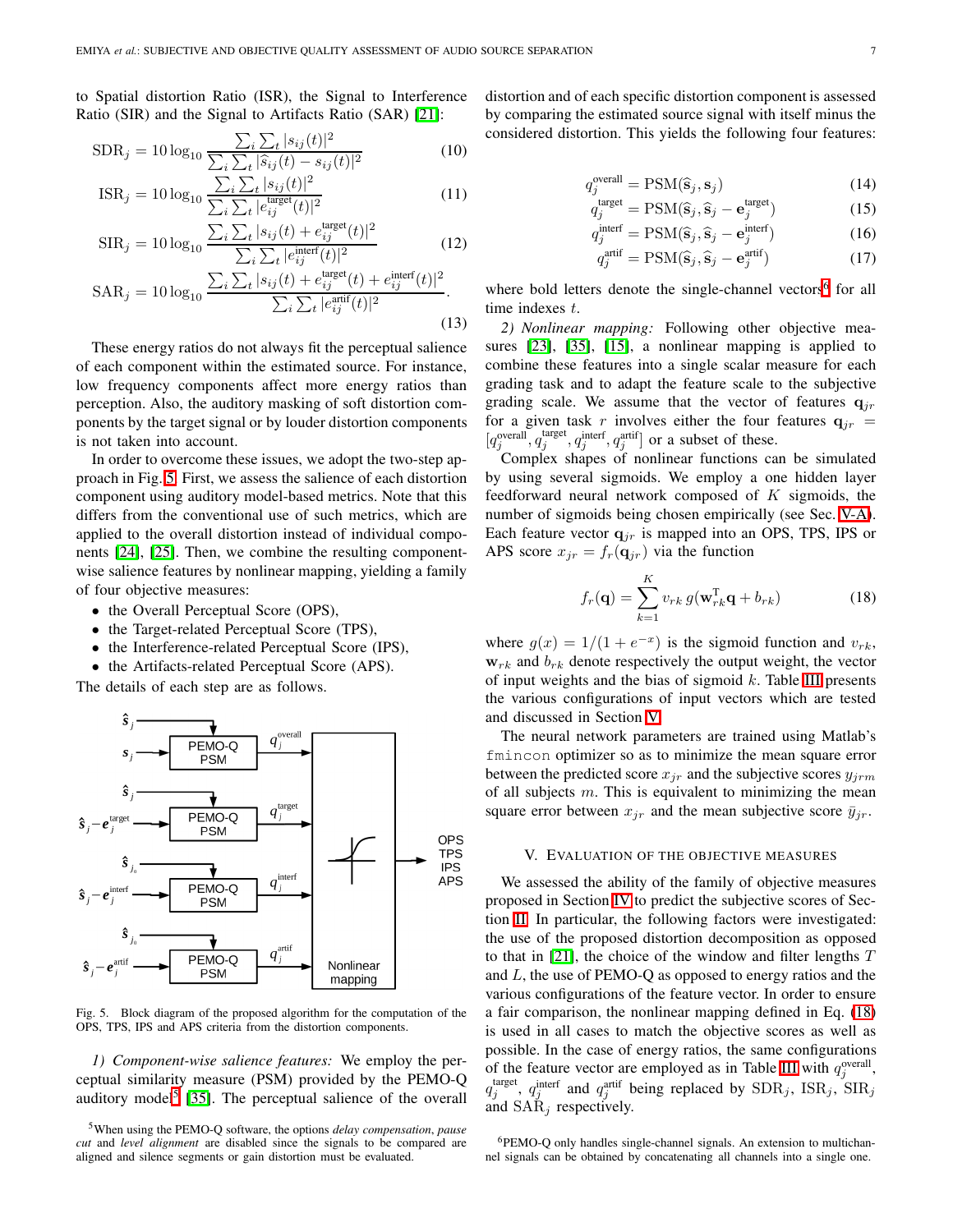| Feature<br>vector<br>size | Task 1                                                                                       | Task 2                                                                  | Task 3                                                                                           | Task 4                                                                              |
|---------------------------|----------------------------------------------------------------------------------------------|-------------------------------------------------------------------------|--------------------------------------------------------------------------------------------------|-------------------------------------------------------------------------------------|
|                           | $q_{\scriptscriptstyle 5}^{\rm overall}$                                                     | target                                                                  | $q_i^{\text{interf}}$                                                                            | $q_{\scriptscriptstyle 4}^{\rm artif}$                                              |
| 2                         |                                                                                              | target<br>$q_i$<br>$q^{\rm artif}$                                      |                                                                                                  | target<br>$q_{j}$<br>$q^{\rm artif}$                                                |
| 3                         | target<br>a<br>$q_j^{\text{interf}}$<br>$\boldsymbol{q}^{\text{artif}}$                      | target<br>$q_j^{\rm interf}$<br>$q_z^{\rm artif}$                       | target<br>α<br>$q_j^{\text{interf}}$<br>$q_z^{\rm artif}$                                        | target<br>π<br>$q_{j}^{\rm interf}$<br>$q_{\scriptscriptstyle \vec{z}}^{\rm artif}$ |
| 4                         | $q_c^{\text{overall}}$<br>target<br>a<br>$q_j^{\text{interf}}$<br>$q_{\emph{i}}^{\rm artif}$ | overall<br>target<br>$q_{j}^{\rm interf}$<br>$q_{\emph{j}}^{\rm artif}$ | $q^{\text{overall}}$<br>target<br>q<br>$q_{\emph{i}}^{\rm interf}$<br>$q_{\emph{i}}^{\rm artif}$ | $a^{\text{overall}}$<br>target<br>$q^{\text{interf}}$<br>$q_{j}^{\mathrm{artif}}$   |

TABLE III

<span id="page-8-2"></span>FOR EACH TASK (COLUMN), SEVERAL CONFIGURATIONS OF FEATURE VECTORS ARE INVESTIGATED, DEPENDING ON THE NUMBER OF FEATURES (ROWS).

#### <span id="page-8-1"></span>*A. Training and test data and evaluation metrics*

In order to account for performance bounds due to subject disagreement, we assess prediction performance with respect to the individual subjective scores. For each task  $r$ , let us denote by  $\{y_{jrm}\}$  the set of subjective scores of all sounds j by all subjects m and by  $\bar{y}_r$  its mean. For a given objective measure, we denote by  $x_{irm}$  the prediction of  $y_{irm}$ , which does not depend on m, and by  $\bar{x}_r$  the mean of  $\{x_{jrm}\}$ . Each objective measure is evaluated via the following criteria, as defined in [\[36\]](#page-11-35):

- the prediction *accuracy* given by Pearson's linear correlation coefficient  $\frac{\sum_{jm}(x_{jrm}-\bar{x}_{r})(y_{jrm}-\bar{y}_{r})}{\sqrt{\sum_{jm}(x_{jrm}-\bar{x}_{r})^{2}}\sqrt{\sum_{jm}(y_{jrm}-\bar{y}_{r})^{2}}},$
- the prediction *monotonicity* given by Spearman's rank correlation, *i.e.* the linear correlation coefficient between  $n_{jrm}^x$  and  $n_{jrm}^y$  where  $n_{jrm}^x$  (resp.  $n_{jrm}^y$ ) is the rank of  $x_{jrm}$  (resp.  $y_{jrm}$ ) after sorting in ascending order,
- the prediction *consistency* given by  $1 R_o$ , where the outlier ratio  $R_o$  is the proportion of sounds j and subjects m for which the prediction error  $|x_{irm} - y_{irm}|$  is larger than twice the standard deviation of the subjective scores for that sound<sup>[7](#page-8-3)</sup>.

These criteria are expressed as real-valued figures between -1 and 1 or between 0 and 1.

The subjective scores collected in Section [III](#page-3-0) were used both to train the neural network parameters and to test the resulting objective measures. We considered three cross-validation settings by splitting the data into a training set and a test set according to the 10 mixtures, to the 20 subjects or both. These settings did not significantly affect the trends of the results. In the following, we consider the most challenging setting aiming to predict the quality of a novel sound for an unknown subject. For each of 200 folds, the subjective scores of 19 subjects over 9 mixtures are used for training while testing is performed on the scores of the remaining subject over the remaining mixture. For each task and each feature vector, the number of sigmoids  $K$  was adjusted between 1 to 8 so as to maximize accuracy.

Note that a common way to evaluate the prediction performance consists in correlating objective measures with the mean opinion scores (MOS). We propose a more detailed analysis, involving MOS and individual ratings as in [\[24\]](#page-11-23): Table [IV](#page-8-4) presents the main performance results when either the MOS or the individual ratings are used in the correlations, while only individual ratings are used in the subsequent detailed analysis. Table [IV](#page-8-4) also shows the prediction performance depending whether the hidden reference and the anchors are used or not for evaluation – while training includes them in all cases. In the subsequent analysis, hidden reference and anchors are not taken into account in order to provide a realistic assessment over sounds from actual separation algorithms.

|                         | Accuracy             | Monotonicity         |
|-------------------------|----------------------|----------------------|
| <b>OPS</b>              | 0.61 / 0.79 / 0.90   | 0.55 / 0.74 / 0.76   |
| <b>TPS</b>              | 0.46 / 0.70 / 0.79   | 0.44/0.62/0.78       |
| <b>TPS</b>              | 0.60 / 0.72 / 0.87   | 0.59/0.69/0.82       |
| <b>APS</b>              | 0.43/0.71/0.87       | 0.43 / 0.71 / 0.85   |
| $\overline{\text{SDR}}$ | 0.37/0.50/0.85       | 0.36 / 0.48 / 0.63   |
| <b>ISR</b>              | $-0.14/ -0.16/ 0.53$ | $-0.07/ -0.07/ 0.35$ |
| $\overline{\text{SIR}}$ | 0.72/0.85/0.94       | 0.67/0.79/0.88       |
| <b>SAR</b>              | 0.31 / 0.52 / 0.88   | 0.31 / 0.55 / 0.84   |
|                         |                      |                      |

TABLE IV

<span id="page-8-4"></span>ACCURACY AND MONOTONICITY OF THE PROPOSED MEASURES VS. NONLINEARLY-MAPPED STATE-OF-THE-ART FEATURES COMPUTED WITH RESPECT TO: INDIVIDUAL SUBJECTIVE SCORES WITHOUT ANCHORS NOR REFERENCES (LEFT), MOS WITHOUT ANCHORS NOR REFERENCES

(CENTER), OR MOS INCLUDING ANCHORS AND REFERENCES (RIGHT).

#### *B. Choice of the decomposition parameters*

As a preliminary experiment, we analyzed the performance of the OPS measure for the prediction of global quality as a function of the frame length  $T$  and the filter length  $L$  of the distortion decomposition algorithm. The results are reported in Table [V](#page-8-5) for five different settings of  $T$  and  $L$  expressed in ms at 1 kHz. All performance figures exihibit very small variations on the order of  $\pm 0.02$ . Thus, these parameters do not have a crucial influence. The optimal lengths corresponding to  $T = 500$  ms and  $L = 40$  ms at 1 kHz are used from now on.

| $T_{1\text{kHz}}$ (ms) | 300  | 300  | 500  | 500  | 1000 |
|------------------------|------|------|------|------|------|
| $L_{1\text{kHz}}$ (ms) | 10   | 20   | 20   | 40   | 40   |
| Accuracy               | 0.60 | 0.60 | 0.60 | 0.61 | 0.58 |
| Monotonicity           | 0.57 | 0.56 | 0.56 | 0.55 | 0.55 |
| Consistency            | 0.86 | 0.86 | 0.86 | 0.87 | 0.85 |

TABLE V

<span id="page-8-5"></span>PERFORMANCE OF THE OPS MEASURE AS A FUNCTION OF THE FRAME LENGTH  $T$  and the filter length  $L$  of the distortion DECOMPOSITION ALGORITHM EXPRESSED IN MS AT 1 KHZ.

With these settings, the minimum value of the componentwise salience features obtained by PEMO-Q was equal to 0.37, 0.76, 0.52 and 0.83 for  $q_j^{\text{overall}}$  , $q_j^{\text{target}}$  $j_j^{\text{target}}$  ,  $q_j^{\text{interf}}$  ,  $q_j^{\text{artif}}$ , respectively, while their maximum value was equal to 1.

#### <span id="page-8-0"></span>*C. Prediction of the global score with the OPS*

Fig. [6](#page-9-0) presents the main results regarding the assessment of global quality. Performance is analyzed as a function of the

<span id="page-8-3"></span><sup>&</sup>lt;sup>7</sup>Note that outliers in the current section and in section [III-B1](#page-3-5) refer to different definitions.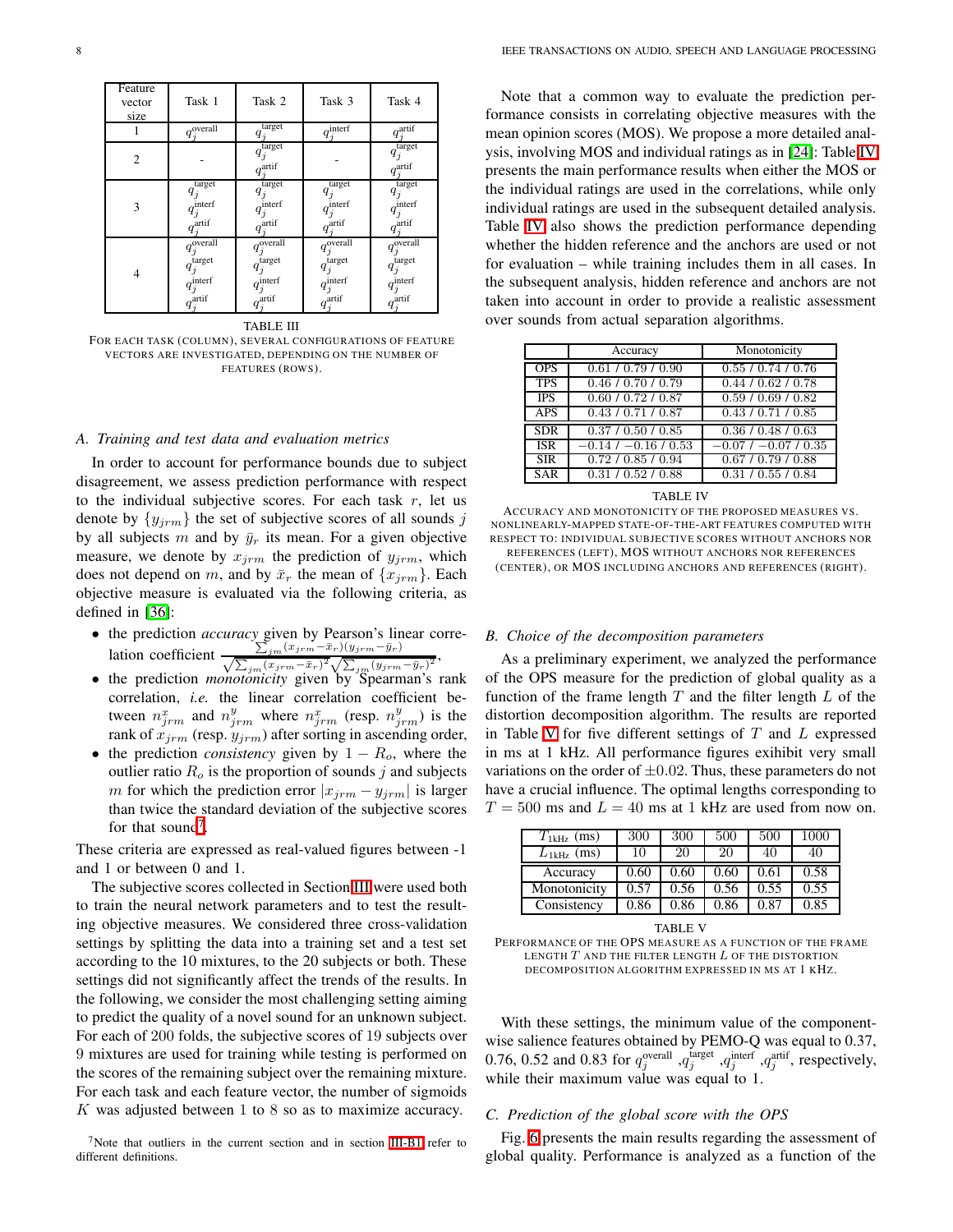chosen distortion decomposition algorithm, distortion salience metrics and feature vector configuration. The proposed OPS measure achieves the best performance in terms of accuracy, monotonicity and consistency and improves accuracy by more than 0.2 compared to nonlinear mapping of the SDR. The use of PEMO-Q instead of energy ratios results in a dramatic increase of accuracy of more than 0.1. This definitely validates the exploitation of auditory-based salience metrics. A smaller improvement on the order of 0.02 is observed when replacing the state-of-the-art decomposition [\[21\]](#page-11-20) by the proposed one. Finally, accuracy improves by about 0.1 when using all four distortion salience features instead of a single feature corresponding to the overall distortion signal. This confirms that the decomposition of the distortion signal into several components is beneficial even for global quality assessment, given that listeners may associate a different weight to each kind of distortion. Nevertheless, the performance of the OPS remains somewhat below the upper performance bound corresponding to performance of the MOS, which suggests that room is left for future improvement.



<span id="page-9-0"></span>Fig. 6. Global score prediction performance as a function of the size of the feature vector, corresponding to different feature vector configurations shown in the first column of Table [III.](#page-8-2) The four curves correspond to the use of the state-of-the-art [\[21\]](#page-11-20) (Old) *vs.* the proposed (New) distortion decomposition algorithm and of energy ratio-based (SxR) *vs.* PEMO-Q-based (PSM) salience features. The solid curves corresponds to the proposed OPS measure. The gray lines indicates the upper performance bound corresponding to performance of the MOS compared to individual scores.

An insight into the neural network trained in the best configuration  $-$  *i.e.* four inputs and one sigmoid  $-$  is given in the first row of Table [VI.](#page-9-1) Weights show that the influence of  $q_j^{\text{inter}}$  and  $q_j^{\text{artif}}$  is much larger than the influence of  $q_j^{\text{overall}}$ and  $q_i^{\text{target}}$  $j_j^{\text{target}}$  in the computation of OPS.

Table [VII](#page-9-2) further compares the proposed OPS measure with a number of objective measures for the evaluation of denoising or coding [\[37\]](#page-11-36), [\[38\]](#page-11-37), [\[23\]](#page-11-22), [\[39\]](#page-11-38) and source separation [\[15,](#page-11-14) p. 7] systems. These measures were scaled and shifted

|             | $v_{rk}$        | $\mathbf{w}_{rk}$                | $b_{rk}$           |                   |                  |
|-------------|-----------------|----------------------------------|--------------------|-------------------|------------------|
| OPS $(r=1)$ | 1340.9          | $-0.2$<br>0.1                    | 6.3                | 5.7               | $-14.4$          |
| TPS $(r=2)$ | 625.2<br>1210.1 | $-0.7$<br>8.4<br>34.2<br>$-27.0$ | 0.8<br>7.0         | $-1.3$<br>$-10.2$ | $-9.1$<br>$-8.2$ |
| IPS $(r=3)$ | 100.0           |                                  | 14.1               |                   | $-11.9$          |
| APS $(r=4)$ | 100.0<br>100.0  | 14.3<br>14.2                     | $-14.5$<br>$-14.3$ |                   |                  |

| <b>TABLE VI</b> |  |
|-----------------|--|
|-----------------|--|

<span id="page-9-1"></span>PARAMETERS OF THE NONLINEAR MAPPING FOR EACH OBJECTIVE MEASURE. EACH ROW OF A GIVEN CELL CORRESPONDS TO ONE S IGMOID  $k$  AND EACH COLUMN OF  $\mathbf{w}_{rk}$  to one input feature as defined in TABLE [III.](#page-8-2)

| Objective measure              | Accuracy                         | Monotonicity | Consistency |  |  |  |  |
|--------------------------------|----------------------------------|--------------|-------------|--|--|--|--|
| Energy ratio-based measures    |                                  |              |             |  |  |  |  |
| <b>SNR [39]</b>                | 0.41                             | 0.42         | 0.72        |  |  |  |  |
| Segmental SNR [39]             | 0.51                             | 0.48         | 0.80        |  |  |  |  |
| Freq.-wei. seg. SNR [39]       | 0.59                             | 0.52         | 0.84        |  |  |  |  |
|                                | Spectral distance-based measures |              |             |  |  |  |  |
| Itakura-Saito [39]             | 0.11                             | 0.30         | 0.63        |  |  |  |  |
| <b>LLR [39]</b>                | 0.39                             | 0.46         | 0.76        |  |  |  |  |
| Cepstrum dist. [39]            | 0.44                             | 0.45         | 0.79        |  |  |  |  |
| <b>WSS [39]</b>                | 0.46                             | 0.46         | 0.78        |  |  |  |  |
| Auditory-motivated measures    |                                  |              |             |  |  |  |  |
| $\overline{\text{PE}}$ AQ [23] | 0.45                             | 0.54         | 0.75        |  |  |  |  |
| PESQ [37], [38]                | 0.54                             | 0.48         | 0.83        |  |  |  |  |
| Composite measures             |                                  |              |             |  |  |  |  |
| Fox et al. [15, p. 7]          | 0.23                             | 0.20         | 0.34        |  |  |  |  |
| Composite meas. [39]           | 0.61                             | 0.56         | 0.83        |  |  |  |  |
| OPS                            | 0.61                             | 0.55         | 0.87        |  |  |  |  |

<span id="page-9-2"></span>TABLE VII GLOBAL SCORE PREDICTION PERFORMANCE ACHIEVED BY VARIOUS STATE-OF-THE-ART AUDIO QUALITY MEASURES COMPARED TO THE PROPOSED OPS MEASURE.

so as to ensure a fair evaluation of consistency. The OPS outperforms all concurrent measures. On average, conventional auditory-motivated measures do not perform better than energy ratio-based measures, while spectral distance-based measures perform worse despite their appropriateness for speech recognition [\[7\]](#page-11-6). The composite measure in [\[39\]](#page-11-38) provides similar accuracy and monotonicity to the OPS but lower consistency, which indicates that the OPS generates fewer outlier values.

#### *D. Prediction of specific scores with the TPS, IPS and APS*

The results for the assessment of the preservation of the target source (task 2), the suppression of other sources (task 3) and the absence of additional artificial noise (task 4), are reported in Fig. [7.](#page-10-2) Performance is analyzed again as a function of the chosen distortion decomposition algorithm, distortion salience metrics and feature vector configuration.

As a general trend, quality assessment is improved by the proposed measures except for task 3, for which state-of-theart measures performed already quite well. For all systems, the absolute values of accuracy and monotonicity for tasks 2 and 4 are about 0.1 to 0.2 lower than for tasks 1 and 3, which show that quality is more difficult to predict regarding the former. This is mostly due to the fact that a larger consensus between subjects was observed for the assessment of interference suppression than for that of target preservation and artificial noise.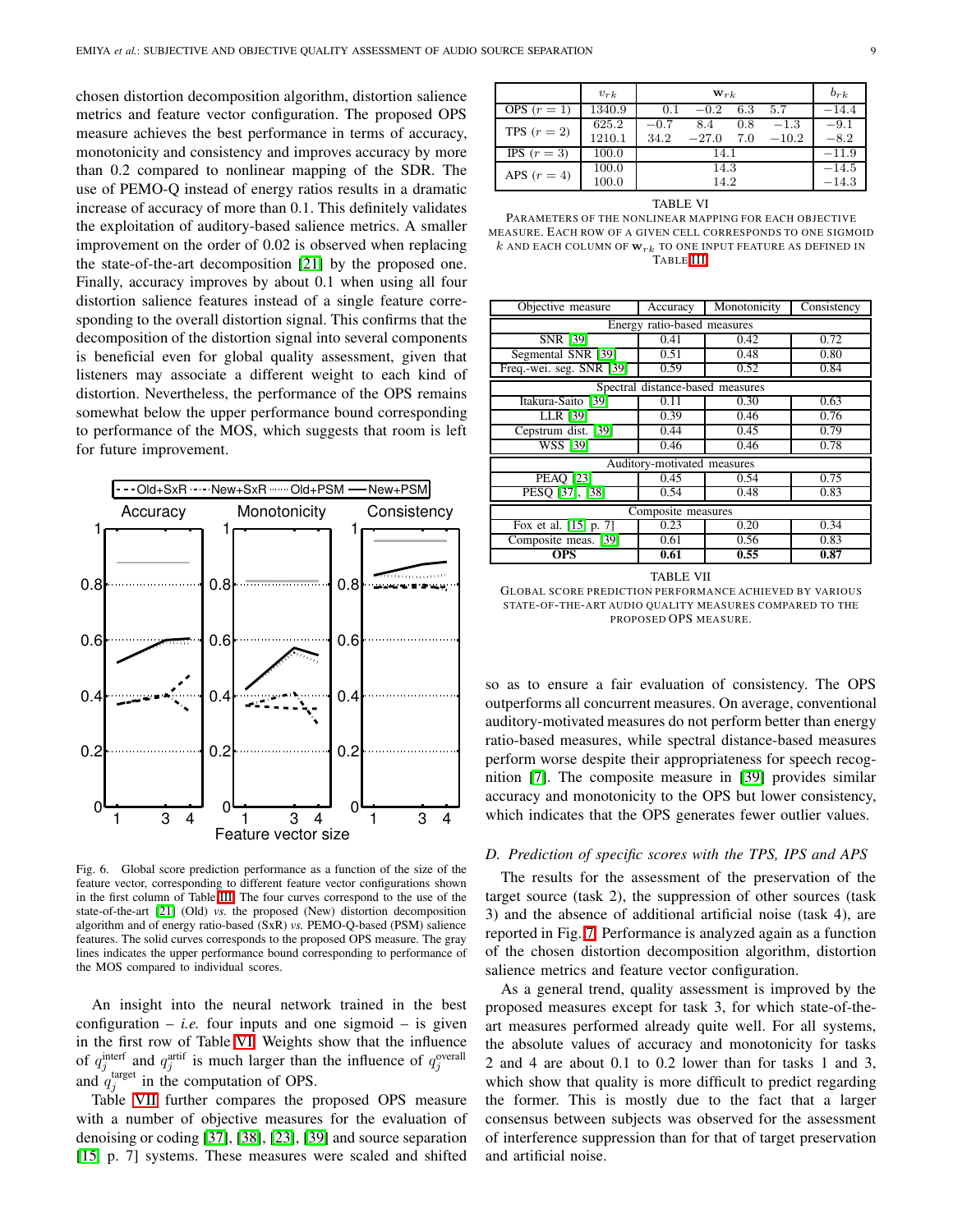

<span id="page-10-2"></span>Fig. 7. Prediction performance of specific scores as a function of the size of the feature vector, corresponding to different feature vector configurations shown in Table [III.](#page-8-2) The four curves correspond to the use of the state-of-theart [\[21\]](#page-11-20) (Old) *vs.* the proposed (New) distortion decomposition algorithm and of energy ratio-based (SxR) *vs.* PEMO-Q-based (PSM) salience features. The solid curves correspond to the proposed TPS, IPS and APS measures. The gray line indicates the upper performance bound corresponding to performance of the MOS.

The benefit of the proposed measures is important for task 2. The TPS using all four distortion salience features increases accuracy and monotonicity by 0.5 or more compared to nonlinear mapping of the ISR in [\[21\]](#page-11-20). Again, this is due both to the proposed distortion decomposition algorithm and to the use of PEMO-Q. The parameters of the neural network reported in Table [VI](#page-9-1) show that one sigmoid mainly depends on  $q_j^{\text{target}}$  while the second one mainly depends on  $q_j^{\text{overall}}$ . By contrast, the best results for tasks 3 and 4 are obtained when using a single feature corresponding to the interference component or to the artifacts component respectively. The APS provides a smaller performance improvement on the order of 0.1 compared to nonlinear mapping of the SAR in [\[21\]](#page-11-20) while the IPS provides small performance decrease compared to nonlinear mapping of the SIR in [\[21\]](#page-11-20). Note that an additional comparison showed that when using a single feature, the use of non-linear mapping or of the raw feature as a prediction measure do not change accuracy and monotonicity significantly. Hence, the main benefit of non-linear mapping comes from its ability to combine the features rather than to provide a non-linearity across each feature dimension.

Hence, the major benefit of the proposed measures concerns

the assessment of target distortion rather than that of interference suppression and artificial noise. This can be explained by the fact that the salience of target distortion is badly assessed via an energy ratio due to the strong perceptual correlation between the target signal and the target distortion component. By contrast, interference and artifacts components are relatively independent from the target, so that fewer auditory masking effects arise.

#### VI. THE PEASS TOOLKIT

<span id="page-10-0"></span>We released the subjective test guidelines and the Matlab listening test software of Section [II,](#page-2-0) the 80 test sounds and the subjective scores of Section [III](#page-3-0) and Matlab software implementing the OPS, TPS, IPS and APS measures proposed in Section [IV](#page-4-0) as a toolkit called PEASS, standing for Perceptual Evaluation methods for Audio Source Separation<sup>[8](#page-10-3)</sup>. All material is freely available under either the GNU Public License or Creative Commons licenses, except PEMO-Q which is free for academic use only. Among all system configurations tested in Section [V,](#page-7-0) we select the one leading to the best accuracy for each of the four measures, retaining the coefficients reported in Table [VI.](#page-9-1) This toolkit can be used both for the evaluation of existing and future audio source separation algorithm and for the training of future performance measures. This toolkit is also part of the evaluation measures used within the 2010 Signal Separation Evaluation Campaign (SiSEC) [\[32\]](#page-11-31).

#### VII. CONCLUSION

<span id="page-10-1"></span>We proposed a dedicated multi-criteria protocol for the subjective evaluation of audio source separation and a family of objective measures aiming to predict the resulting subjective scores. Four quality criteria were considered, namely global quality, preservation of the target source, suppression of other sources and absence of additional artificial noise. We collected a dabatase of 6400 subjective scores for a wide variety of mixtures and separation algorithms and showed that the proposed OPS, TPS, IPS and APS measures increase correlation with subjective scores up to 0.5 compared to nonlinear mapping of the individual state-of-the-art SDR, ISR, SIR and SAR source separation measures. These results show the benefit of a subband-based decomposition of the distortion signal into multiple components and of auditory-based methods for the assessment of the salience of each component, as well as the need of combining multiple salience features for the assessment of global quality and target distortion. While an FIR spatial and time distortion model was used in gammatone subbands, more results in the field of auditory scene analysis would be needed to design a truly auditory-based decomposition.

We hope that the proposed subjective test protocol could become the basis for a future improved standardized subjective test protocol. Also, we believe that the proposed objective measures could be adapted to evaluate the perceived quality in different application scenarios where the sources are not directly listened to, but subject to remixing or simultaneous

<span id="page-10-3"></span><sup>8</sup><http://bass-db.gforge.inria.fr/peass/>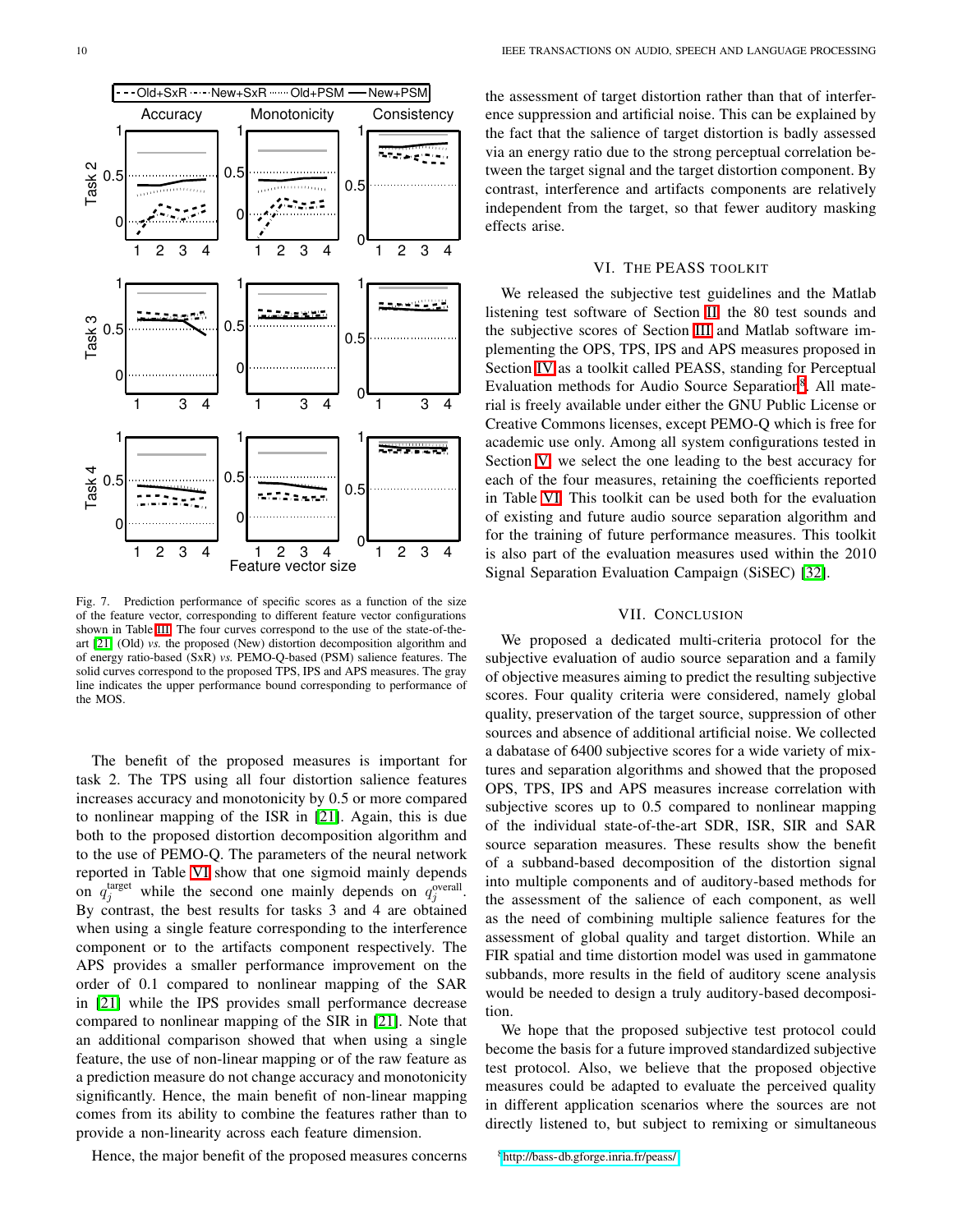3D rendering, enabling the evaluation of advanced rendering attributes which cannot be accurately computed from the mixture today. The target signal to be estimated would then be the remix or the rendering of the true sources and the proposed decomposition procedure could be used to decompose the distortion into inteference resulting in spatial spreading of the rendered sources and artifacts which may or may not be heard depending on the presence of maskers.

#### **REFERENCES**

- <span id="page-11-0"></span>[1] D. L. Wang and G. J. Brown, Eds., *Computational Auditory Scene Analysis: Principles, Algorithms and Applications*. Wiley/IEEE Press, 2006.
- <span id="page-11-2"></span><span id="page-11-1"></span>[2] S. Makino, T. Lee, and H. Sawada, Eds., *Blind speech separation*. Springer, 2007.
- [3] P. Comon and C. Jutten, Eds., *Handbook of Blind Source Separation: Independent Component Analysis and Applications*. Academic Press, 2010.
- <span id="page-11-3"></span>[4] E. Vincent, M. G. Jafari, S. A. Abdallah, M. D. Plumbley, and M. E. Davies, "Probabilistic modeling paradigms for audio source separation," in *Machine Audition: Principles, Algorithms and Systems*, W. Wang, Ed. IGI Global, 2010.
- <span id="page-11-4"></span>[5] E. Vincent, C. Févotte, R. Gribonval, X. Rodet, É. Le Carpentier *et al.*, "A tentative typology of audio source separation tasks," in *Proc. 4th Int. Symp. on Independent Component Analysis and Blind Signal Separation (ICA)*, 2003, pp. 715–720.
- <span id="page-11-5"></span>[6] D. P. W. Ellis, "Evaluating speech separation systems," in *Speech Separation by Humans and Machines*. Kluwer, 2004, ch. 20, pp. 295– 304.
- <span id="page-11-6"></span>[7] L. D. Persia, D. Milone, H. L. Rufiner, and M. Yanagida, "Perceptual evaluation of blind source separation for robust speech recognition," *Signal Processing*, vol. 88, no. 10, pp. 2578 – 2583, 2008.
- <span id="page-11-7"></span>[8] M. I. Mandel, S. Bressler, B. Shinn-Cunningham, and D. P. W. Ellis, "Evaluating source separation algorithms with reverberant speech," *IEEE Trans. Audio, Speech and Lang. Proces.*, vol. 18, no. 7, pp. 1872 –1883, sept. 2010.
- <span id="page-11-8"></span>[9] E. Vincent, R. Gribonval, and C. Févotte, "Performance measurement in blind audio source separation," *IEEE Trans. Audio, Speech and Lang. Proces.*, vol. 14, no. 4, pp. 1462–1469, Jul. 2006.
- <span id="page-11-9"></span>[10] Ö. Yılmaz and S. T. Rickard, "Blind separation of speech mixtures via time-frequency masking," *IEEE Trans. on Signal Processing*, vol. 52, no. 7, pp. 1830–1847, 2004.
- <span id="page-11-10"></span>[11] J. Joby, "Why only two ears? some indicators from the study of source separation using two sensors," Ph.D. dissertation, Department of Electrical Communication Engineering, Indian Institute of Science, Bangalore, 2004.
- <span id="page-11-11"></span>[12] S. Araki, S. Makino, H. Sawada, and R. Mukai, "Reducing musical noise by a fine-shift overlap-add method applied to source separation using a time-frequency mask," in *Proc. 2005 IEEE Int. Conf. on Acoustics, Speech, and Signal Processing (ICASSP)*, vol. 3, 2005, pp. 81–84.
- <span id="page-11-12"></span>[13] R. Prasad, "Fixed-point ICA based speech signal separation and enhancement with generalized Gaussian model," Ph.D. dissertation, Nara Insitute of Science and Technology, 2005.
- <span id="page-11-13"></span>[14] E. Vincent, M. G. Jafari, and M. D. Plumbley, "Preliminary guidelines for subjective evaluation of audio source separation algorithms," in *Proc. UK ICA Research Network Workshop*, 2006.
- <span id="page-11-14"></span>[15] B. Fox, A. Sabin, B. Pardo, and A. Zopf, "Modeling perceptual similarity of audio signals for blind source separation evaluation," in *Proc. 7th Int. Conf. on Independent Component Analysis and Signal Separation (ICA)*, 2007, pp. 454–461.
- <span id="page-11-15"></span>[16] J. Kornycky, B. Gunel, and A. Kondoz, "Comparison of subjective and objective evaluation methods for audio source separation," *Proceedings of Meetings on Acoustics*, vol. 4, no. 1, pp. 050 001–050 001–10, 2008.
- <span id="page-11-16"></span>[17] M. G. Jafari, E. Vincent, S. A. Abdallah, M. D. Plumbley, and M. E. Davies, "An adaptive stereo basis method for convolutive blind audio source separation," *Neurocomputing*, vol. 71, no. 10-12, pp. 2087–2097, 2008.
- <span id="page-11-17"></span>[18] Y. Uemura, Y. Takahashi, H. Saruwatari, K. Shikano, and K. Kondo, "Automatic optimization scheme of spectral subtraction based on musical noise assessment via higher-order statistics," in *Proc. of IWAENC*, Seattle, WA, USA, Sep. 2008.
- <span id="page-11-18"></span>[19] ITU, "ITU-T Recommendation P.835: Subjective test methodology for evaluating speech communication systems that include noise suppression algorithm," 2003.
- <span id="page-11-20"></span><span id="page-11-19"></span>[20] ——, "ITU-R Recommendation BS.1534-1: Method for the subjective assessment of intermediate quality levels of coding systems," 2003.
- [21] E. Vincent, H. Sawada, P. Bofill, S. Makino, and J. P. Rosca, "First Stereo Audio Source Separation Evaluation Campaign: Data, algorithms and results," in *Proc. 7th Int. Conf. on Independent Component Analysis and Signal Separation (ICA)*, 2007, pp. 552–559.
- <span id="page-11-21"></span>[22] B. R. Glasberg and B. C. J. Moore, "A model of loudness applicable to time-varying sounds," *J. Audio Eng. Soc*, vol. 50, no. 5, pp. 331–342, 2002.
- <span id="page-11-22"></span>[23] ITU, "ITU-R Recommendation BS.1387-1: Method for objective measurements of perceived audio quality," 2001.
- <span id="page-11-23"></span>[24] T. Rohdenburg, V. Hohmann, and B. Kollmeier, "Objective perceptual quality measures for the evaluation of noise reduction schemes," in *Proc. 2005 Int. Workshop on Acoustic Echo and Noise Control (IWAENC)*, 2005, pp. 169–172.
- <span id="page-11-24"></span>[25] Y. Hu and P. Loizou, "Evaluation of objective quality measures for speech enhancement," *IEEE Trans. Audio, Speech and Lang. Proces.*, vol. 16, no. 1, pp. 229–238, Jan. 2008.
- <span id="page-11-25"></span>[26] T. Etame Etame, R. Le Bouquin Jeannès, C. Quinquis, L. Gros, and G. Faucon, "Towards a new reference system for subjective evaluation of coding techniques," in *Proc. 17th European Signal Processing Conf. (EUSIPCO)*, 2009, pp. 914–918.
- <span id="page-11-26"></span>[27] Y. Uemura, Y. Takahashi, H. Saruwatari, K. Shikano, and K. Kondo, "Musical noise generation analysis for noise reduction methods based on spectral subtraction and mmse stsa estimation," in *Proc. of ICASSP*, apr. 2009, pp. 4433 –4436.
- <span id="page-11-27"></span>[28] Z. Goh, K.-C. Tan, and T. Tan, "Postprocessing method for suppressing musical noise generated by spectral subtraction," in *Proc. of ICASSP*, vol. 6, no. 3, May 1998, pp. 287 –292.
- <span id="page-11-28"></span>[29] ISO, "ISO 532: Acoustics – method for calculating loudness level," 1975.
- <span id="page-11-29"></span>[30] E. Vincent, S. Araki, and P. Bofill, "The 2008 Signal Separation Evaluation Campaign: A community-based approach to large-scale evaluation," in *Proc. 8th Int. Conf. on Independent Component Analysis and Signal Separation (ICA)*, 2009, pp. 734–741.
- <span id="page-11-30"></span>[31] P. J. Rousseeuw and B. C. van Zomeren, "Unmasking multivariate outliers and leverage points," *Journal of the American Statistical Association*, vol. 85, no. 411, pp. 633–639, 1990.
- <span id="page-11-31"></span>[32] S. Araki, A. Ozerov, V. Gowreesunker, H. Sawada, F. Theis *et al.*, "The 2010 Signal Separation Evaluation Campaign (SiSEC2010)– Part II–: Audio source separation challenges," in *Proc. 9th Int. Conf. on Independent Component Analysis and Signal Separation (ICA)*, 2010.
- <span id="page-11-32"></span>[33] V. Hohmann, "Frequency analysis and synthesis using a Gammatone filterbank," *Acta Acustica*, vol. 88, no. 3, pp. 433–442, 2002.
- <span id="page-11-33"></span>[34] T. Herzke and V. Hohmann, "Improved numerical methods for gammatone filterbank analysis and synthesis," *Acta Acustica*, vol. 93, no. 3, pp. 498–500, 2007.
- <span id="page-11-34"></span>[35] R. Huber and B. Kollmeier, "PEMO-Q – A New Method for Objective Audio Quality Assessment Using a Model of Auditory Perception," *IEEE Trans. Audio, Speech and Lang. Proces.*, vol. 14, no. 6, pp. 1902– 1911, Nov. 2006.
- <span id="page-11-35"></span>[36] S. Winkler, *Digital Video Quality: Vision Models and Metrics*. Wiley, 2005.
- <span id="page-11-36"></span>[37] ITU, "ITU-T Recommendation P.862: Perceptual evaluation of speech quality (PESQ): An objective method for end-to-end speech quality assessment of narrow-band telephone networks and speech codecs," Feb. 2001.
- <span id="page-11-37"></span>[38] A. W. Rix, J. G. Beerends, M. P. Hollier, and A. P. Hekstra, "Perceptual evaluation of speech quality (PESQ)-a new method for speech quality assessment of telephone networks and codecs," *Proc. 2001 IEEE Int. Conf. on Acoustics, Speech, and Signal Processing (ICASSP)*, vol. 2, pp. 749 – 752, 2001.
- <span id="page-11-38"></span>[39] P. Loizou, *Speech enhancement: theory and practice*. CRC press, Boca Raton, FL, USA, 2007.